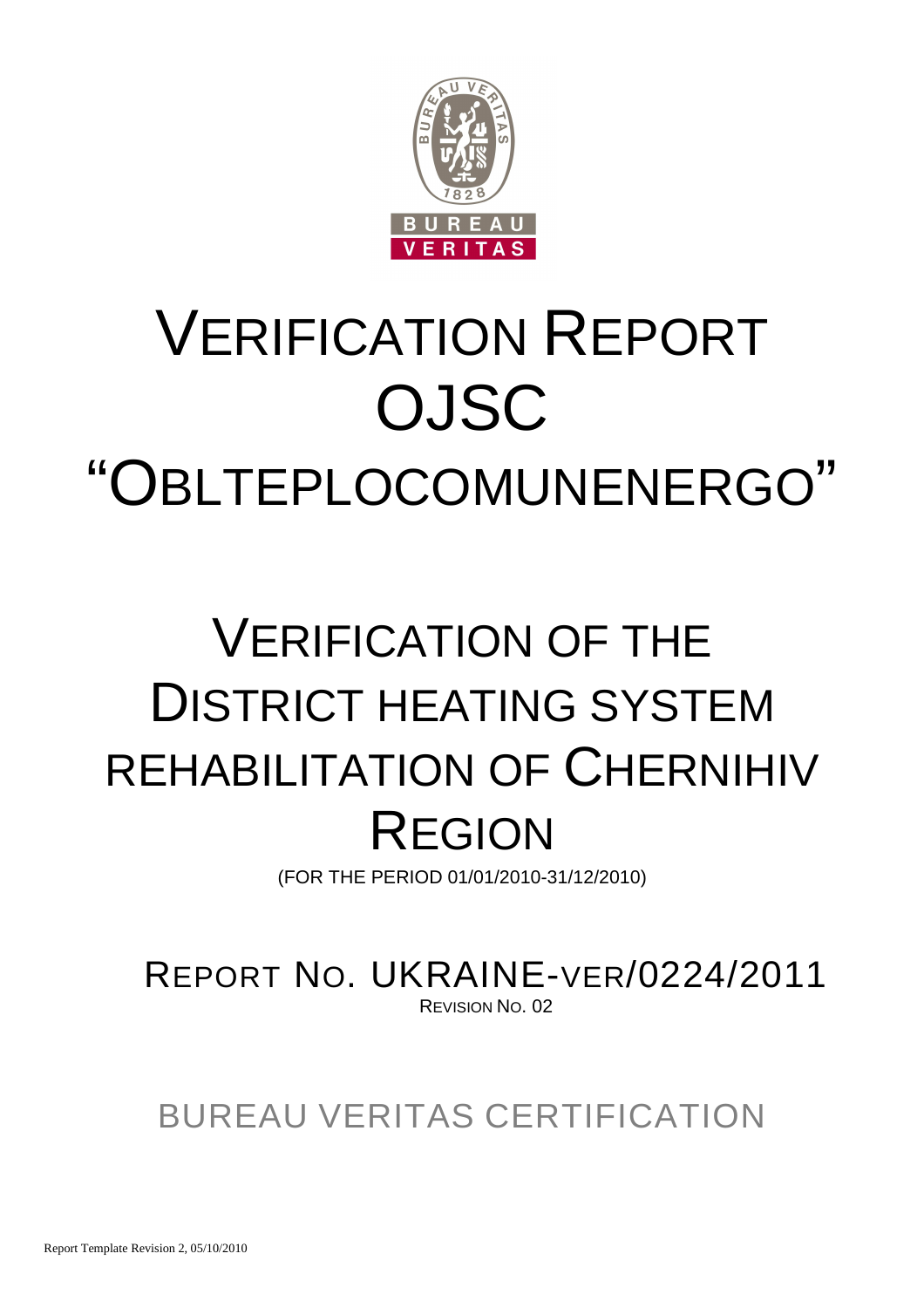| Date of first issue:<br>05/04/2011                                                                                                                                                                                                                                                                                                                                                                                                                                                                                                                                                                                                                                                                                                                                                                                               | Organizational unit:<br>Bureau                                                                                                                                                | Veritas | Certification             |                                                                                          |  |  |
|----------------------------------------------------------------------------------------------------------------------------------------------------------------------------------------------------------------------------------------------------------------------------------------------------------------------------------------------------------------------------------------------------------------------------------------------------------------------------------------------------------------------------------------------------------------------------------------------------------------------------------------------------------------------------------------------------------------------------------------------------------------------------------------------------------------------------------|-------------------------------------------------------------------------------------------------------------------------------------------------------------------------------|---------|---------------------------|------------------------------------------------------------------------------------------|--|--|
|                                                                                                                                                                                                                                                                                                                                                                                                                                                                                                                                                                                                                                                                                                                                                                                                                                  | <b>Holding SAS</b>                                                                                                                                                            |         |                           |                                                                                          |  |  |
| Client:<br>OJSC "Oblteplocomunenergo"                                                                                                                                                                                                                                                                                                                                                                                                                                                                                                                                                                                                                                                                                                                                                                                            | Client ref.:<br><b>Yuri Barbarov</b>                                                                                                                                          |         |                           |                                                                                          |  |  |
| Summary:<br>Bureau Veritas Certification has made the 4 <sup>th</sup> periodic verification of the District Heating System Rehabilitation<br>of Chernihiv Region, JI Registration Reference Number 0081, project of JSC «Oblteplocomunenergo»located<br>in cities, towns and villages of the Chernihiv Region, Ukraine, and applying the JI specific approach, on the<br>basis of UNFCCC criteria for the JI, as well as criteria given to provide for consistent project operations,<br>monitoring and reporting. UNFCCC criteria refer to Article 6 of the Kyoto Protocol, the JI rules and modalities<br>and the subsequent decisions by the JI Supervisory Committee, as well as the host country criteria.                                                                                                                  |                                                                                                                                                                               |         |                           |                                                                                          |  |  |
| The verification scope is defined as a periodic independent review and ex post determination by the Accredited<br>Entity of the monitored reductions in GHG emissions during defined verification period, and consisted of the<br>following three phases: i) desk review of the project design and the baseline and monitoring plan; ii) follow-up<br>interviews with project stakeholders; iii) resolution of outstanding issues and the issuance of the final<br>verification report and opinion. The overall verification, from Contract Review to Verification Report & Opinion,<br>was conducted using Bureau Veritas Certification internal procedures.                                                                                                                                                                    |                                                                                                                                                                               |         |                           |                                                                                          |  |  |
|                                                                                                                                                                                                                                                                                                                                                                                                                                                                                                                                                                                                                                                                                                                                                                                                                                  | The first output of the verification process is a list of Clarification, Corrective Actions Requests, Forward<br>Actions Requests (CR, CAR and FAR), presented in Appendix A. |         |                           |                                                                                          |  |  |
| In summary, Bureau Veritas Certification confirms that the project is implemented as planned and described in<br>the determined and registered project design documents. Installed equipment being essential for generating<br>emission reduction runs reliably and is calibrated appropriately. The monitoring system is in place and the<br>project is generating GHG emission reductions. The GHG emission reduction is calculated accurately and<br>without material errors, omissions, or misstatements, and the ERUs issued totalize 108386.98 tons of CO2eq<br>for the monitoring period from 01/01/2010 to 31/12/2010.Our opinion relates to the project's GHG emissions<br>and resulting GHG emission reductions reported and related to the approved project baseline and monitoring,<br>and its associated documents. |                                                                                                                                                                               |         |                           |                                                                                          |  |  |
| Report No.:<br>Subject Group:<br>UKRAINE-ver/0224/2011<br>JI                                                                                                                                                                                                                                                                                                                                                                                                                                                                                                                                                                                                                                                                                                                                                                     |                                                                                                                                                                               |         |                           |                                                                                          |  |  |
| Project title:<br>District Heating System Rehabilitation of<br><b>Chernihiv Region</b>                                                                                                                                                                                                                                                                                                                                                                                                                                                                                                                                                                                                                                                                                                                                           |                                                                                                                                                                               |         |                           |                                                                                          |  |  |
| Work carried out by:<br>Oleg Skoblyk – team leader, lead verifier<br>Vyacheslav Yeriomin - verifier trainee                                                                                                                                                                                                                                                                                                                                                                                                                                                                                                                                                                                                                                                                                                                      |                                                                                                                                                                               |         |                           |                                                                                          |  |  |
| Work reviewed by:                                                                                                                                                                                                                                                                                                                                                                                                                                                                                                                                                                                                                                                                                                                                                                                                                |                                                                                                                                                                               |         |                           |                                                                                          |  |  |
| Ivan Sokolov - Internal Technical Reviewer<br>Work approved by:                                                                                                                                                                                                                                                                                                                                                                                                                                                                                                                                                                                                                                                                                                                                                                  | $\boxtimes$                                                                                                                                                                   |         |                           | No distribution without permission from the<br>Client or responsible organizational unit |  |  |
| Operational Manageprincation<br>Flavio Gomes-                                                                                                                                                                                                                                                                                                                                                                                                                                                                                                                                                                                                                                                                                                                                                                                    |                                                                                                                                                                               | Limited |                           | distribution                                                                             |  |  |
| Date of this revision:<br>Rev. No.:<br>32<br>05/04/2011<br>02                                                                                                                                                                                                                                                                                                                                                                                                                                                                                                                                                                                                                                                                                                                                                                    | Number of pages:                                                                                                                                                              |         | Unrestricted distribution |                                                                                          |  |  |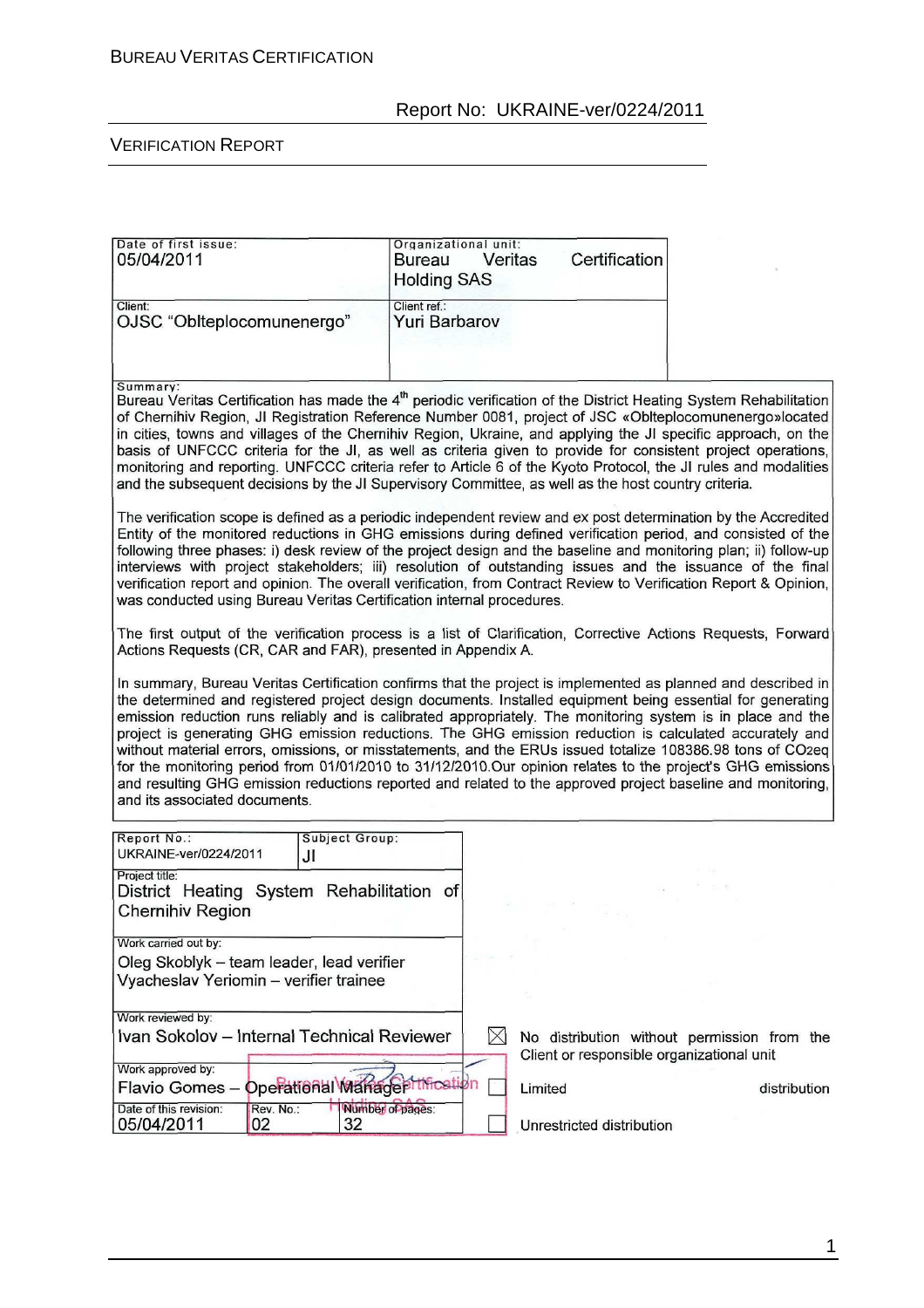VERIFICATION REPORT

# **Table of Contents Page**

| $\mathbf{1}$<br>1.1<br>1.2<br>1.3           | Objective<br>Scope<br><b>Verification Team</b>                                                                                                                                                                                                                                               | 3<br>3<br>3                           |
|---------------------------------------------|----------------------------------------------------------------------------------------------------------------------------------------------------------------------------------------------------------------------------------------------------------------------------------------------|---------------------------------------|
| $\overline{2}$<br>2.1<br>2.2<br>2.3         | <b>Review of Documents</b><br>Follow-up Interviews<br>Resolution of Clarification, Corrective and Forward Action<br>Requests                                                                                                                                                                 | $\overline{4}$<br>$\overline{4}$<br>5 |
| 3<br>3.1<br>3.2<br>3.3<br>3.4<br>3.5<br>3.6 | Project approval by Parties involved (90-91)<br>Project implementation (92-93)<br>Compliance of the monitoring plan with the monitoring<br>methodology (94-98)<br>Revision of monitoring plan (99-100)<br>Data management (101)<br>Verification regarding programmes of activities (102-110) | 6<br>6<br>8<br>8<br>9<br>10           |
| 4<br>5                                      |                                                                                                                                                                                                                                                                                              |                                       |
|                                             | APPENDIX A: COMPANY PROJECT VERIFICATION PROTOCOL  17                                                                                                                                                                                                                                        |                                       |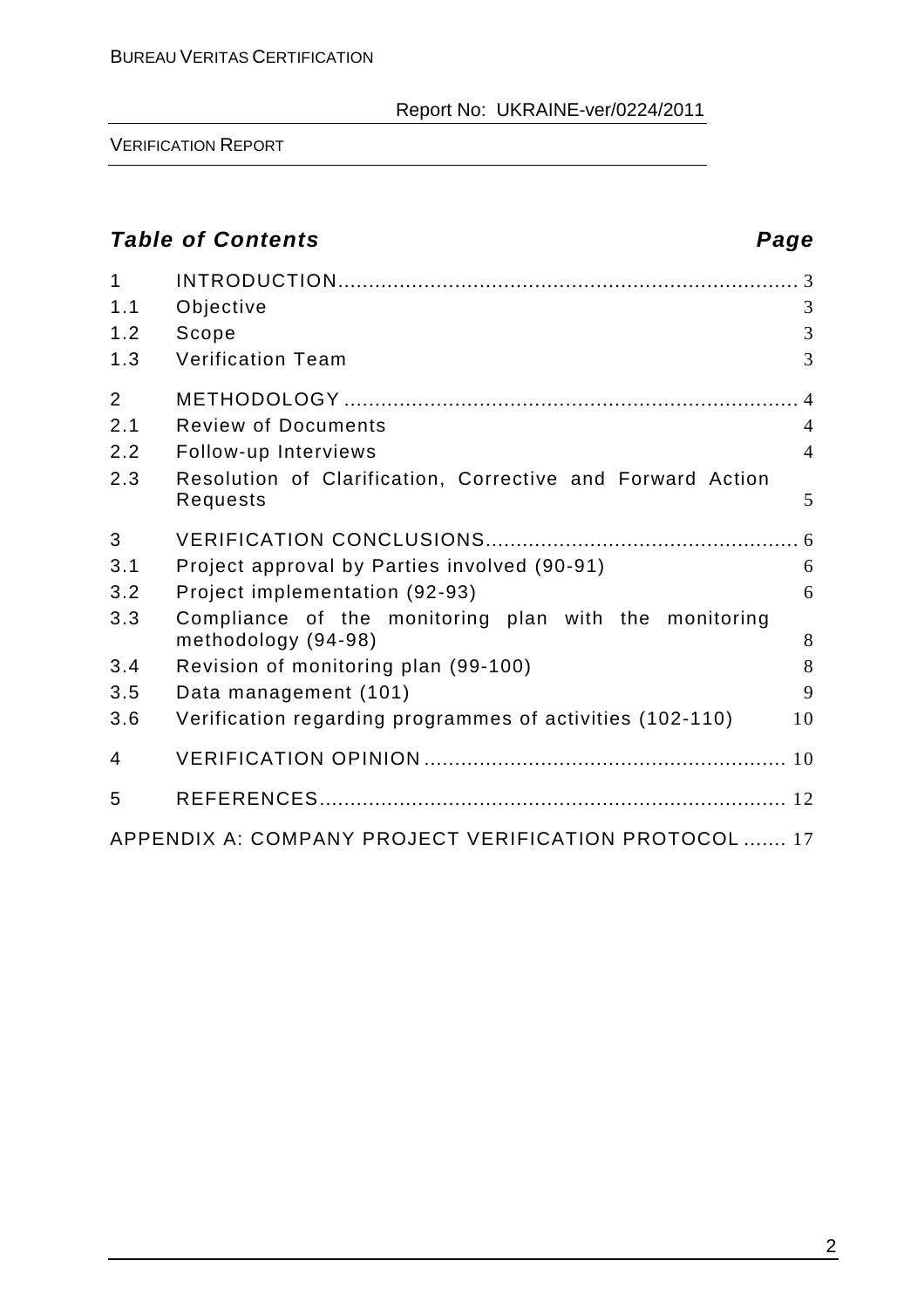VERIFICATION REPORT

# **1 INTRODUCTION**

OJSC «Oblteplocomunenergo» has commissioned Bureau Veritas Certification to verify the emissions reductions of its JI project District Heating System Rehabilitation of Chernihiv Region (hereafter called "the project") at cities, towns and villages of Chernihiv Region, Ukraine.

This report summarizes the findings of the verification of the project, performed on the basis of UNFCCC criteria, as well as criteria given to provide for consistent project operations, monitoring and reporting.

# **1.1 Objective**

Verification is the periodic independent review and ex post determination by the Accredited Independent Entity of the monitored reductions in GHG emissions during defined verification period.

The objective of verification can be divided in Initial Verification and Periodic Verification.

UNFCCC criteria refer to Article 6 of the Kyoto Protocol, the JI rules and modalities and the subsequent decisions by the JI Supervisory Committee, as well as the host country criteria.

# **1.2 Scope**

The verification scope is defined as an independent and objective review of the project design document, the project's baseline study and monitoring plan and other relevant documents. The information in these documents is reviewed against Kyoto Protocol requirements, UNFCCC rules and associated interpretations.

The verification is not meant to provide any consulting towards the Client. However, stated requests for clarifications and/or corrective actions may provide input for improvement of the project monitoring towards reductions in the GHG emissions.

# **1.3 Verification Team**

The verification team consists of the following personnel:

Oleg Skoblyk

Bureau Veritas Certification Team Leader, Climate Change Lead Verifier

Vyacheslav Yeriomin

Bureau Veritas Certification Climate Change Verifier Trainee

This verification report was reviewed by: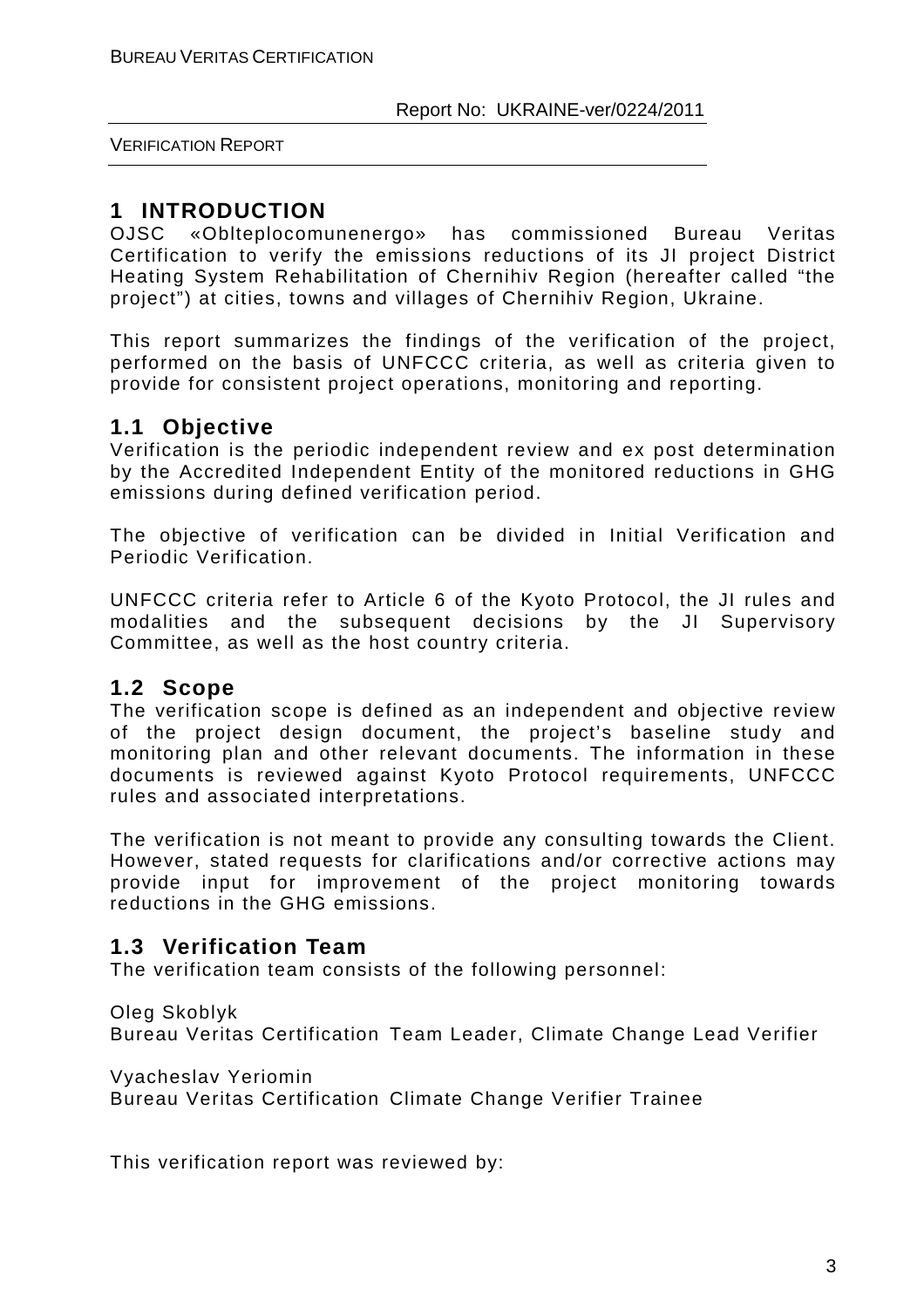Ivan Sokolov

Bureau Veritas Certification, Internal Technical Reviewer

# **2 METHODOLOGY**

The overall verification, from Contract Review to Verification Report & Opinion, was conducted using Bureau Veritas Certification internal procedures.

In order to ensure transparency, a verification protocol was customized for the project, according to the version 01 of the Joint Implementation Determination and Verification Manual, issued by the Joint Implementation Supervisory Committee at its 19 meeting on 04/12/2009. The protocol shows, in a transparent manner, criteria (requirements), means of verification and the results from verifying the identified criteria. The verification protocol serves the following purposes:

- It organizes, details and clarifies the requirements a JI project is expected to meet;
- It ensures a transparent verification process where the verifier will document how a particular requirement has been verified and the result of the verification.

The completed verification protocol is enclosed in Appendix A to this report.

# **2.1 Review of Documents**

The Monitoring Report (MR) submitted by Institute of Engineering Ecology related to the project design and baseline, i.e. country Law, Project Design Document (PDD), Approved CDM methodology (if applicable) and/or Guidance on criteria for baseline setting and monitoring, Host party criteria, Kyoto Protocol, Clarifications on Verification Requirements to be Checked by an Accredited Independent Entity were reviewed.

The verification findings presented in this report relate to the Monitoring Report version(s) 1.0, 2.0 and project as described in the determined PDD.

# **2.2 Follow-up Interviews**

On 03/03/2011 Bureau Veritas Certification performed on-site interviews with project stakeholders to confirm selected information and to resolve issues identified in the document review. Representatives of OJSC «Oblteplocomunenergo» and Institute of Engineering Ecology were interviewed (see References). The main topics of the interviews are summarized in Table 1.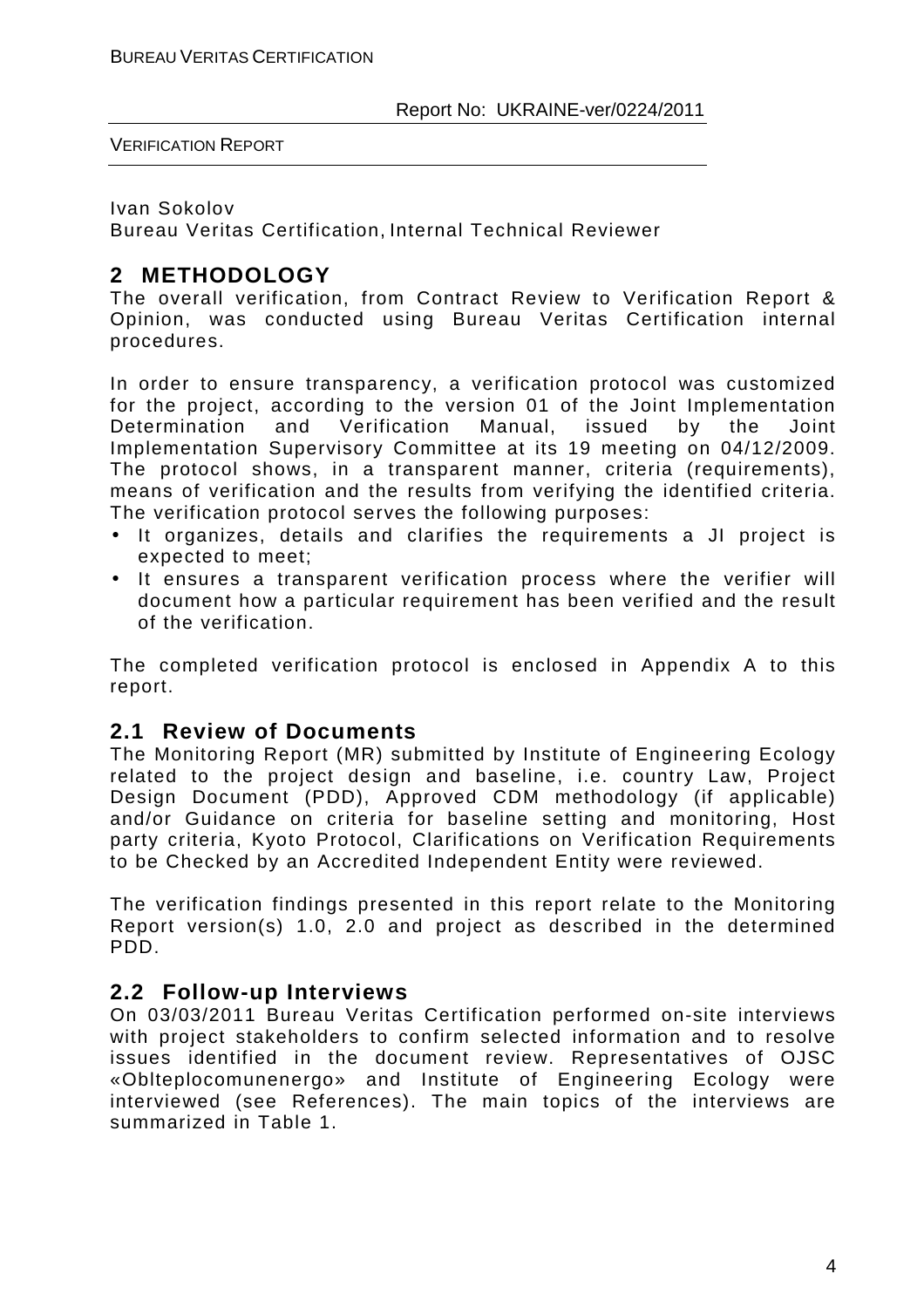VERIFICATION REPORT

| Interviewed                | <b>Interview topics</b>                            |
|----------------------------|----------------------------------------------------|
| organization               |                                                    |
| <b>OJSC</b>                | Organizational structure                           |
| "Chernigivobiteploco       | Responsibilities and authorities                   |
| munenergo"                 | Roles and responsibilities for data collection and |
| "Nizhynteplomerezhi"       | processing                                         |
| Ltd                        | Installation of equipment                          |
| ME                         | Data logging, archiving and reporting              |
| "Prilukiteplovodoposta     | Metering equipment control                         |
| channya"                   | Metering record keeping system, database           |
| MЕ                         | Training of personnel                              |
| "Bahmachteplomerezh        | Quality management procedures and technology       |
| i"                         | Internal audits and check-ups                      |
| <b>PEHN</b>                |                                                    |
| "Borznateplocomunen        |                                                    |
| ergo"                      |                                                    |
| ME "Nosivski teplovi       |                                                    |
| merezhi"                   |                                                    |
| <b>CONSULTANT:</b>         | Monitoring plan                                    |
| Institute                  | of Monitoring report                               |
| <b>Engineering Ecology</b> | Deviations from PDD                                |
|                            | <b>ERUs calculation model</b>                      |

#### **Table 1 Interview topics**

# **2.3 Resolution of Clarification, Corrective and Forward Action Requests**

The objective of this phase of the verification is to raise the requests for corrective actions and clarification and any other outstanding issues that needed to be clarified for Bureau Veritas Certification positive conclusion on the GHG emission reduction calculation.

If the Verification Team, in assessing the monitoring report and supporting documents, identifies issues that need to be corrected, clarified or improved with regard to the monitoring requirements, it should raise these issues and inform the project participants of these issues in the form of:

(a) Corrective action request (CAR), requesting the project participants to correct a mistake that is not in accordance with the monitoring plan;

(b) Clarification request (CL), requesting the project participants to provide additional information for the AIE to assess compliance with the monitoring plan;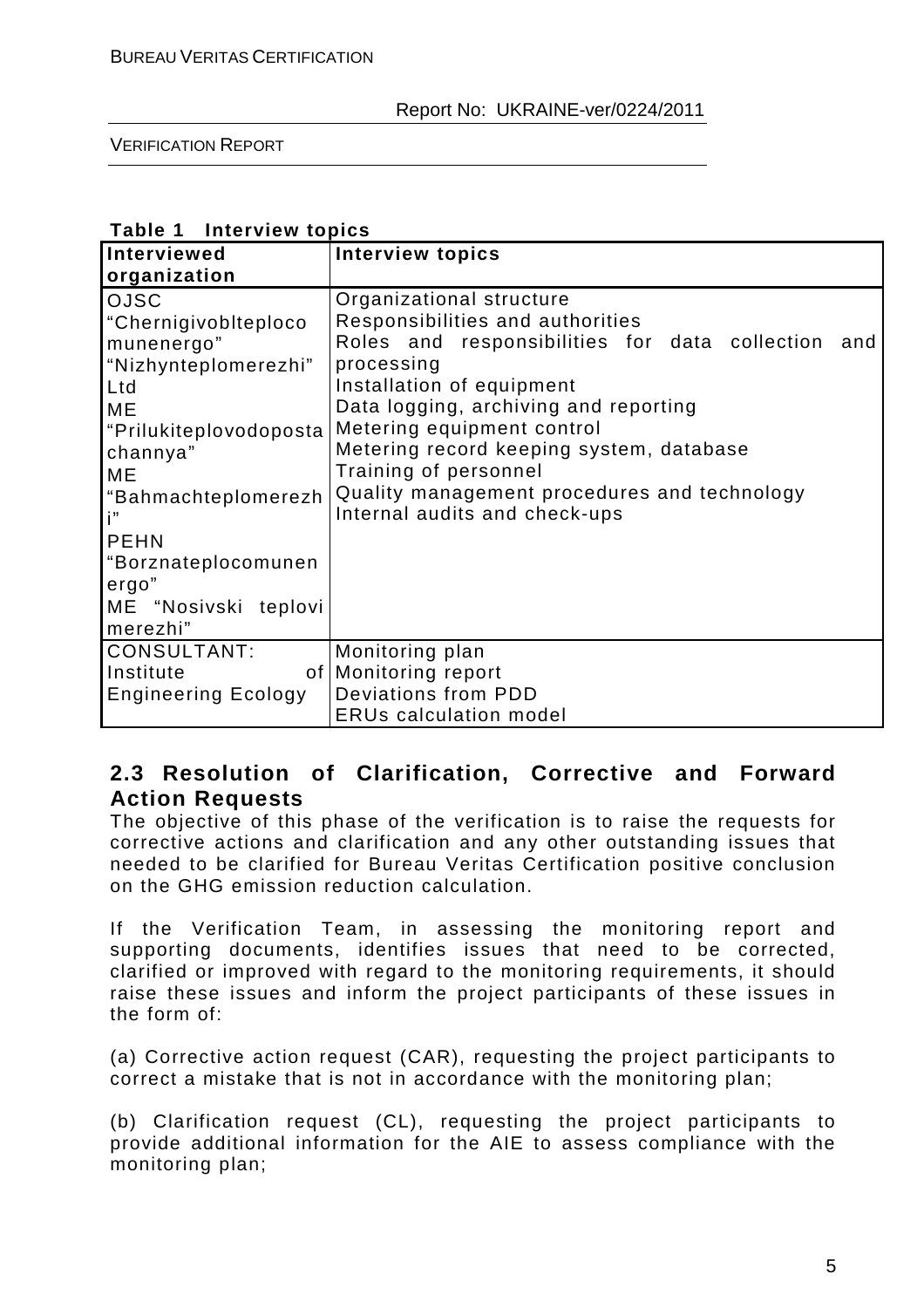(c) Forward action request (FAR), informing the project participants of an issue, relating to the monitoring that needs to be reviewed during the next verification period.

To guarantee the transparency of the verification process, the concerns raised are documented in more detail in the verification protocol in Appendix A.

# **3 VERIFICATION CONCLUSIONS**

In the following sections, the conclusions of the verification are stated.

The findings from the desk review of the original monitoring documents and the findings from interviews during the follow up visit are described in the Verification Protocol in Appendix A.

The Clarification, Corrective and Forward Action Requests are stated, where applicable, in the following sections and are further documented in the Verification Protocol in Appendix A. The verification of the Project resulted in 5 Corrective Action Requests.

The number between brackets at the end of each section corresponds to the DVM paragraph.

# **3.1 Project approval by Parties involved (90-91)**

Written project approval by the Host Party (Ukraine). The letter of approval has been issued by National Environmental Investment Agency of Ukraine (№ 5411-k/10/3-10 dated 14.05.2007) when submitting the first verification report to the secretariat for publication in accordance with paragraph 38 of the JI guidelines, at the latest. The abovementioned written approval is unconditional. Letter of Approval from The Federal Environmental Agency of Germany was issued on 16.07.2009.

# **3.2 Project implementation (92-93)**

The project was initiated in 2002 to rehabilitate Chernihiv region's district heating system, including boiler and distribution network equipment replacement and rehabilitation.

The 124 boiler-houses with 458 boilers (total maximal connected load 423.9 Gkal/hour, 2002) and 227 km of heat distributing networks in Chernihiv city and Chernihiv Region, which belong to "Oblteplocomunenergo" are involved in the project as well as the 65 boiler-houses with 223 boilers (total maximal connected load 173.8 Gkal/hour, 2002) and 125 km of heat distributing networks in Chernihiv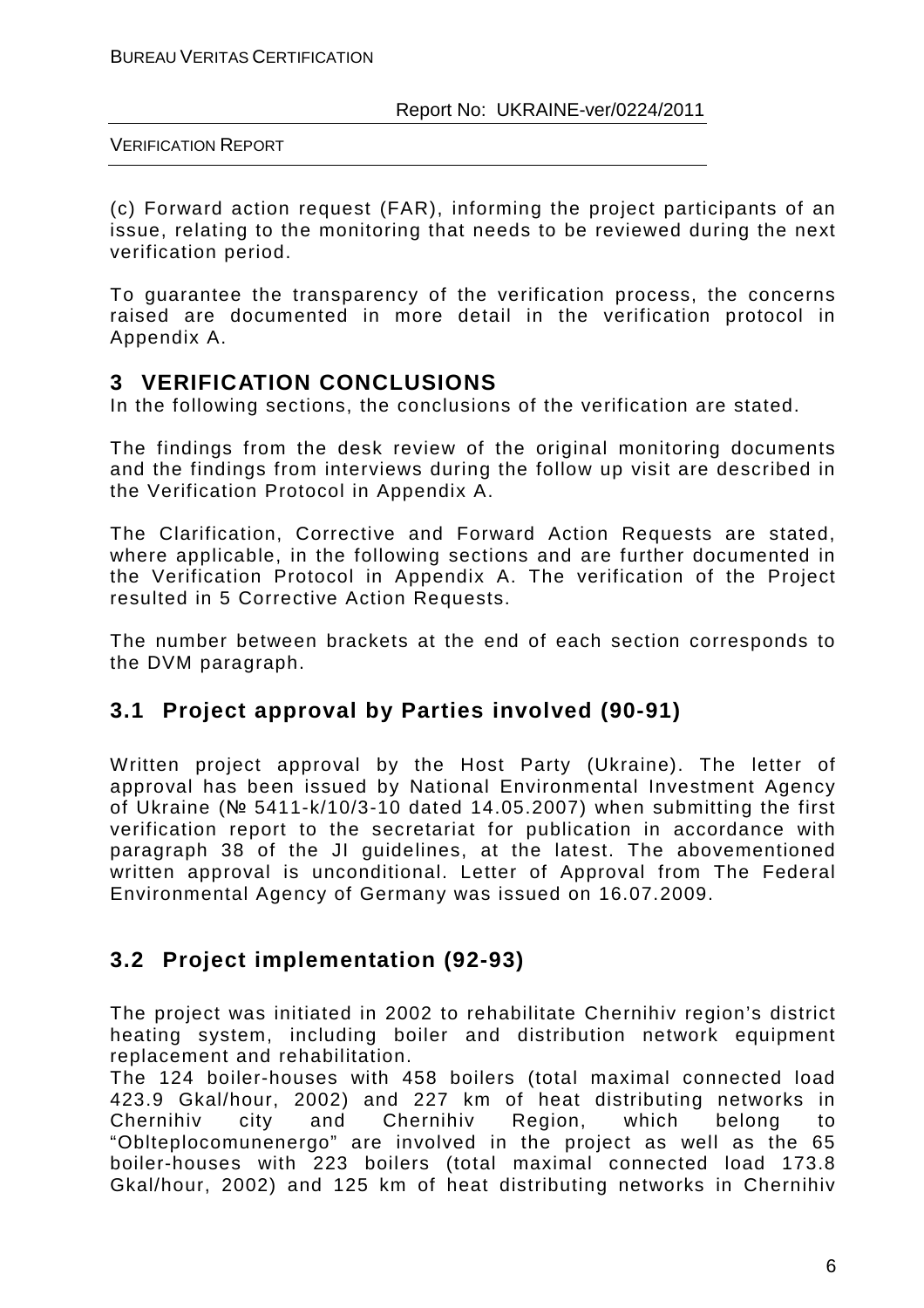VERIFICATION REPORT

Region, which belong to other heat supply enterprises that empowered OJSC "Oblteplocomunenergo" to represent their interests in this project. The total number of boiler-houses which are involved in the project is 189 with 681 boilers (435 of which are for reconstruction and replacement within this project) and 352 km heat distribution networks (198 of which

are for reconstruction and replacement within this project). The following

- Replacement of old boilers by new highly efficient boilers;

activities ensuring fuel saving were performed before 2008:

- Upgrading of boilers,
- Upgrading of boilers' burners;
- Installation of heat utilizers, including condensation ones;
- Fuel switch from coal and fuel oil to gas;

- Decreasing pipelines length and replacing the 4-pipe lines by 2-pipe lines, with application of the new insulation and the pre-insulated pipes.

According to the project activity following equipment had been implemented during 2010 year.

| Implemented energy<br>saving measures             | Volume of<br>performed<br>works (number<br>of boilers, etc.),<br>pieces |                |
|---------------------------------------------------|-------------------------------------------------------------------------|----------------|
|                                                   | 2010                                                                    | Total          |
| JSC "Oblteplocomunenergo"                         |                                                                         |                |
|                                                   |                                                                         |                |
| Replacement of boilers                            | $\overline{2}$                                                          | 180            |
| Replacement of boiler's<br>burners                | 3                                                                       | 24             |
| Replacement of boiler's<br>screen tubes           |                                                                         | 8              |
| Replacement of boiler's<br>convection part        | 1                                                                       | 3              |
| Replacement of<br>refractory lining of<br>boilers | 5                                                                       | 5              |
| Individual heat supply<br>stations installation   |                                                                         | 2              |
| Load switch                                       |                                                                         | $\overline{2}$ |
| Heat utilizers installation                       | $\overline{7}$                                                          | $\overline{5}$ |
| <b>Frequency controllers</b><br>installation      | $\overline{7}$                                                          | 7              |
| Replacement of<br>exhausters                      | 1                                                                       | 1              |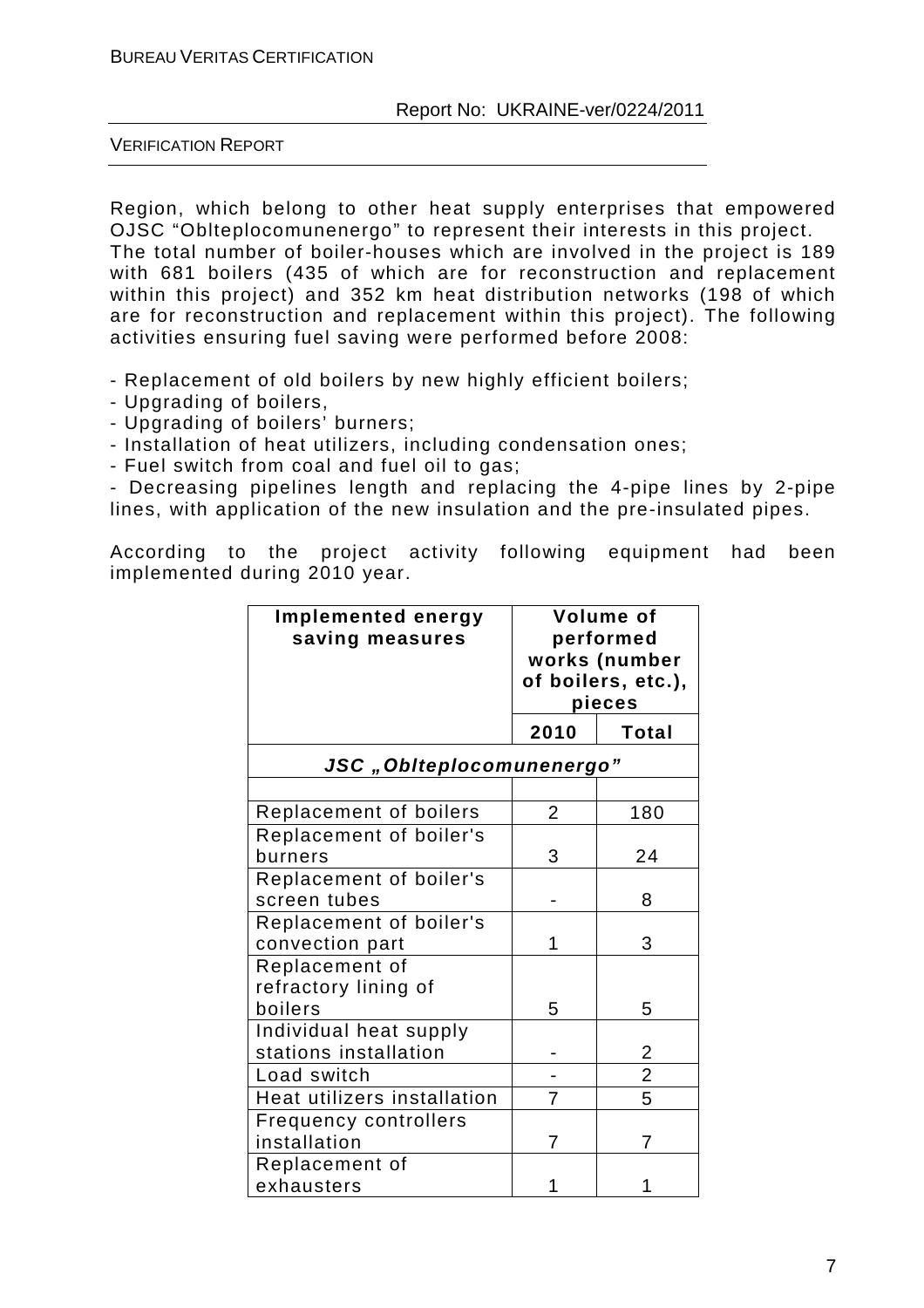Network rehabilitation, m  $\vert$  1101  $\vert$  20941

| <b>Chernihiv Region enterprises</b> |      |                |  |  |
|-------------------------------------|------|----------------|--|--|
|                                     | 2010 | Total          |  |  |
| Replacement of boilers              |      | 104            |  |  |
| Replacement of boiler's             | 1    | 3              |  |  |
| burners                             |      |                |  |  |
| Replacement of boiler's             | 1    | 1              |  |  |
| heating surfaces                    |      |                |  |  |
| Heat utilizers installation         | 3    | 3              |  |  |
| Pumps replacement                   | 7    | 7              |  |  |
| Gas meters and                      | 2    | $\overline{2}$ |  |  |
| correctors installation             |      |                |  |  |
| Load switch                         |      | 5              |  |  |
| Network rehabilitation, m           | 2236 | 7500           |  |  |

# **3.3 Compliance of the monitoring plan with the monitoring methodology (94-98)**

The monitoring occurred in accordance with the monitoring plan included in the PDD regarding which the determination has been deemed final and is so listed on the UNFCCC JI website.

For calculating the emission reductions or enhancements of net removals, key factors, influencing the baseline emissions, the activity level of the project and risks associated with the project were taken into account.

The data sources used for calculating emission reductions or enhancements of net removals are clearly identified, reliable and transparent.

Emission factors, including default emission factors, are selected by carefully balancing accuracy and reasonableness, and appropriately justified of the choice.

The calculation of emission reductions or enhancements of net removals is based on conservative assumptions and the most plausible scenarios in a transparent manner.

# **3.4 Revision of monitoring plan (99-100)**

Not applicable.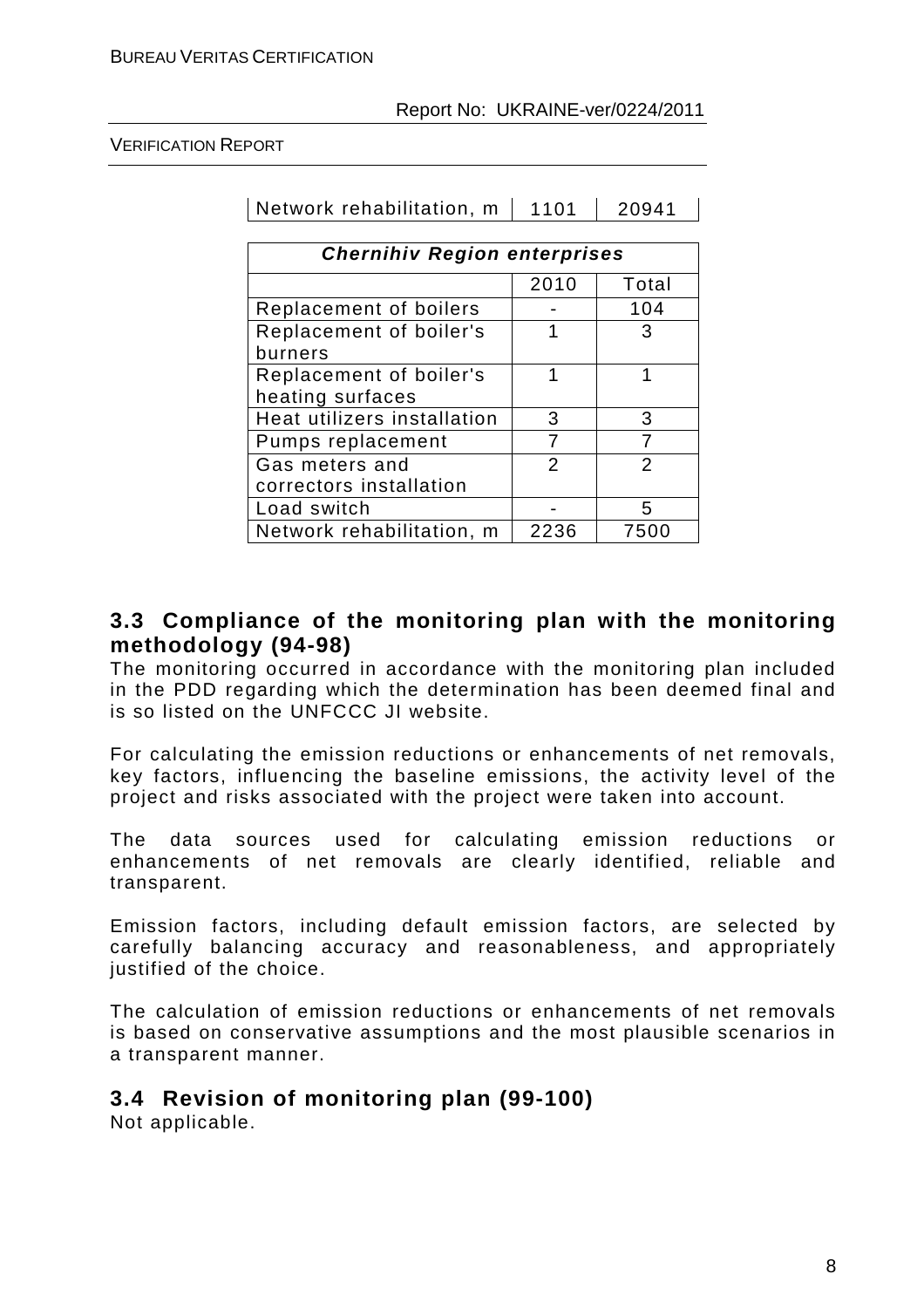### **3.5 Data management (101)**

The data and their sources, provided in monitoring report, are clearly identified, reliable and transparent.

The function of the monitoring equipment, including its calibration status, is in order.

The JSC "Oblteplocomunenergo" has its own heat technical laboratory that is authorized to calibrate the measurement devices for own needs and for other enterprises.

The JSC "Oblteplocomunenergo" carries out calibration of the measurement equipment for the "Nizhynteplomerezhi" Ltd.

Calibration procedure for the ME "Nosivski teplovi merezhi" is carried out by the JSC "Chernihivgas service center", for the ME "Bahmachteplomerezhi" and the PEHN "Borznateplocomunenergo" - the JSC "Chernihiv State center of standardization, metrology and certification".

The "Derzhspozhivstandart" of Ukraine and the JSC "Chernihiv State center of standardization, metrology and certification" carry out calibration of the measurement equipment for the ME "Prilukiteplovodopostachannya".

The data collection and management system for the project is in accordance with the monitoring plan.

From 2008 the every registration point of the JSC "Oblteplocomunenergo" is equipped with gas consumption correctors of the following types: ОЕ 22 ДМiz, ОЕ 22 ААiz and ОЕ VPT with modems, throw which information is carried out every hour to united server, installed at the JSC "Оblteplocomunenergo" calculating center.

During 2008 gas consumption correctors «Флоутек ТМ-3-4» were installed at the several boiler-houses of "Nizhynteplomerezhi" Ltd.

In addition registration of natural gas consumption in paper journal is carried out too.

Monthly data for the last month, with printout of daily bulletin and final bulletin, are transferred to gas supplying company.

Mr. Oleksiy Teterya, Deputy Head of the Board, has been appointed for the implementation and management of the monitoring process at the JSC "Oblteplocomunenergo", the "Nizhynteplomerezhi" Ltd, the ME "Prilukiteplovodopostachannya", the ME "Bahmachteplomerezhi", the PEHN "Borznateplocomunenergo", the ME "Nosivski teplovi merezhi". Mr. Oleksiy Teterya is responsible for supervising data collection, measurements, calibration, data recording and storage.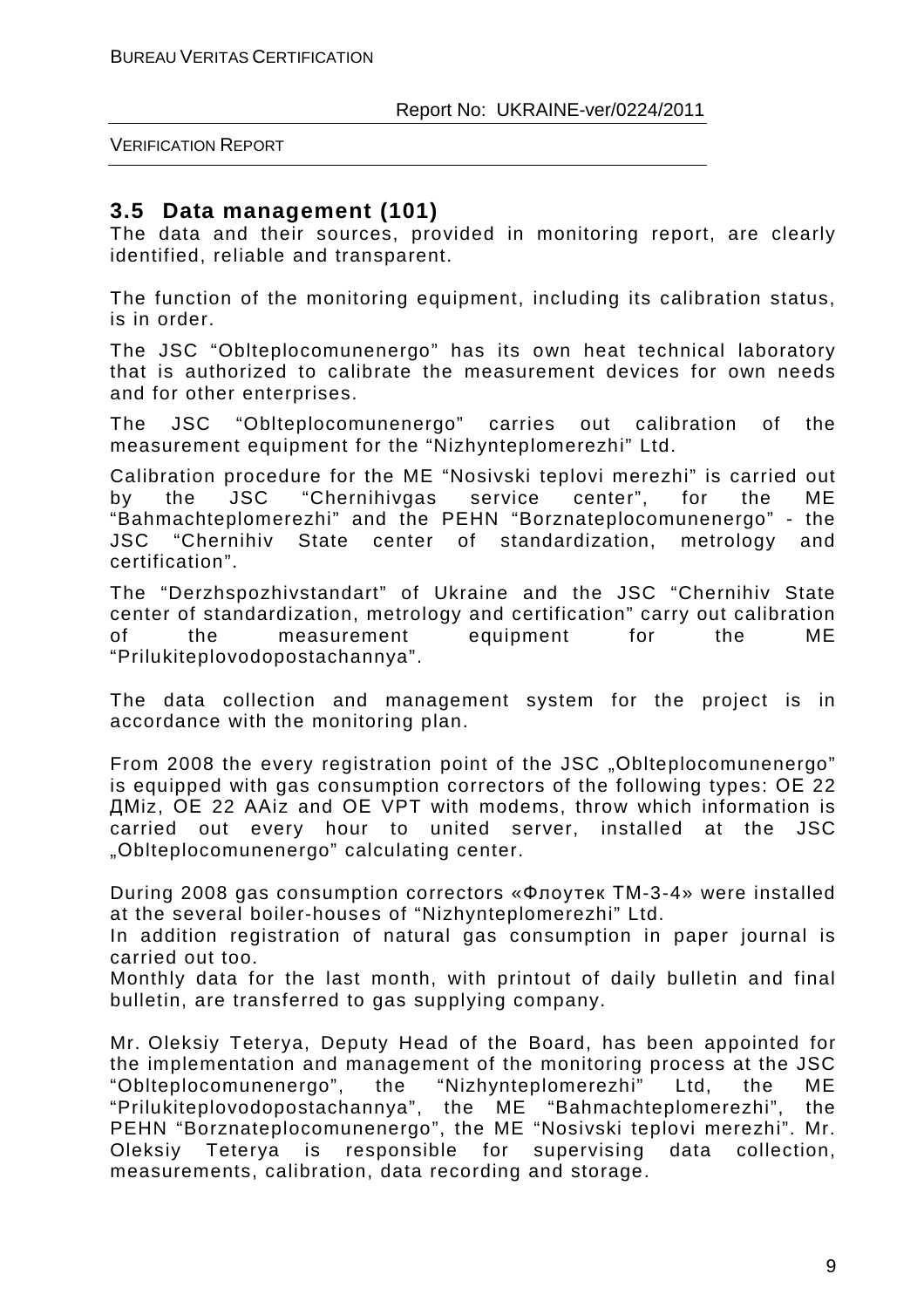Dr. Vladimir Gomon, Managing Engineer of the European Institute for safety, security, insurance and environmental technics, is responsible for baseline and monitoring methodology development.

Dr. Dmitri Paderno, vice director of the Institute of Engineering Ecology, is responsible for baseline and monitoring methodology development.

Ms. Kateryna Korinchuk, engineer of the Institute of Engineering Ecology, is responsible for data processing.

# **3.6 Verification regarding programmes of activities (102- 110)**

Not applicable.

# **4 VERIFICATION OPINION**

Bureau Veritas Certification has performed the  $4<sup>th</sup>$  verification of the "District heating system rehabilitation of Chernihiv Region" Project in Ukraine, which applies the JI specific approach. The verification was performed on the basis of UNFCCC criteria and host country criteria and also on the criteria given to provide for consistent project operations, monitoring and reporting.

The verification consisted of the following three phases: i) desk review of the project design and the baseline and monitoring plan; ii) follow-up interviews with project stakeholders; iii) resolution of outstanding issues and the issuance of the final verification report and opinion.

The management of OJSC «Oblteplocomunenergo» is responsible for the preparation of the GHG emissions data and the reported GHG emissions reductions of the project on the basis set out within the project Monitoring and Verification Plan indicated in the final PDD version 11. The development and maintenance of records and reporting procedures in accordance with that plan, including the calculation and determination of GHG emission reductions from the project, is the responsibility of the management of the project.

Bureau Veritas Certification verified the Project Monitoring Report version 02 for the reporting period as indicated below. Bureau Veritas Certification confirms that the project is implemented as planned and described in approved project design documents. Installed equipment being essential for generating emission reduction runs reliably and is calibrated appropriately. The monitoring system is in place and the project is generating GHG emission reductions.

Bureau Veritas Certification can confirm that the GHG emission reduction is accurately calculated and is free of material errors, omissions, or misstatements. Our opinion relates to the project's GHG emissions and resulting GHG emissions reductions reported and related to the approved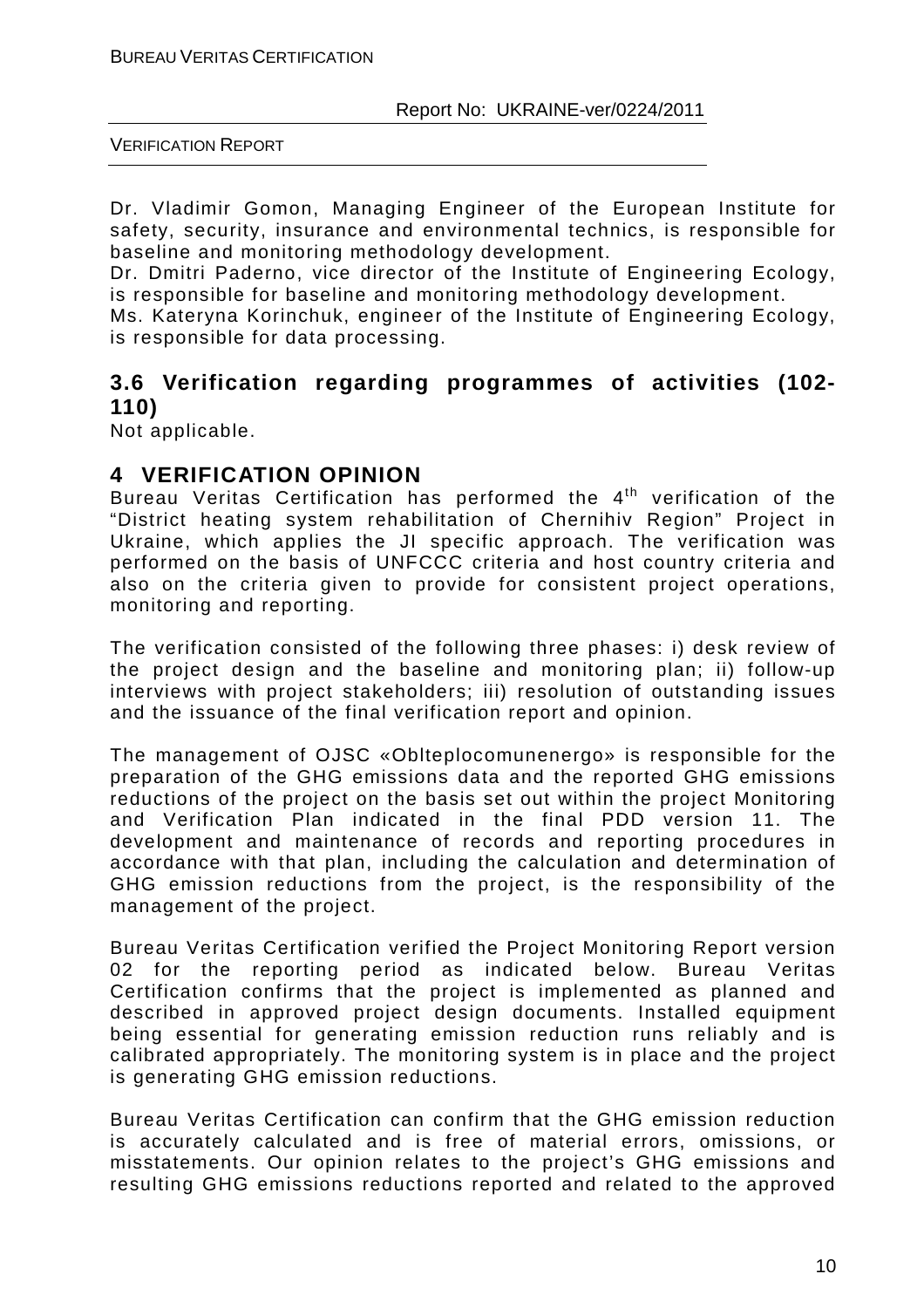VERIFICATION REPORT

project baseline and monitoring, and its associated documents. Based on the information we have seen and evaluated, we confirm, with a reasonable level of assurance, the following statement:

Reporting period: From 01/01/2010 to 31/12/2010 Baseline emissions : 375396.90 t CO<sub>2</sub> equivalents.<br>Project emissions : 267009.92 t CO<sub>2</sub> equivalents.<br>Emission Reductions : 108386.98 t CO<sub>2</sub> equivalents.  $: 267009.92$  t CO<sub>2</sub> equivalents. .2010 ـ 2013 ـ الكلاية المعروف.<br>108386.98 t CO2 equivalents.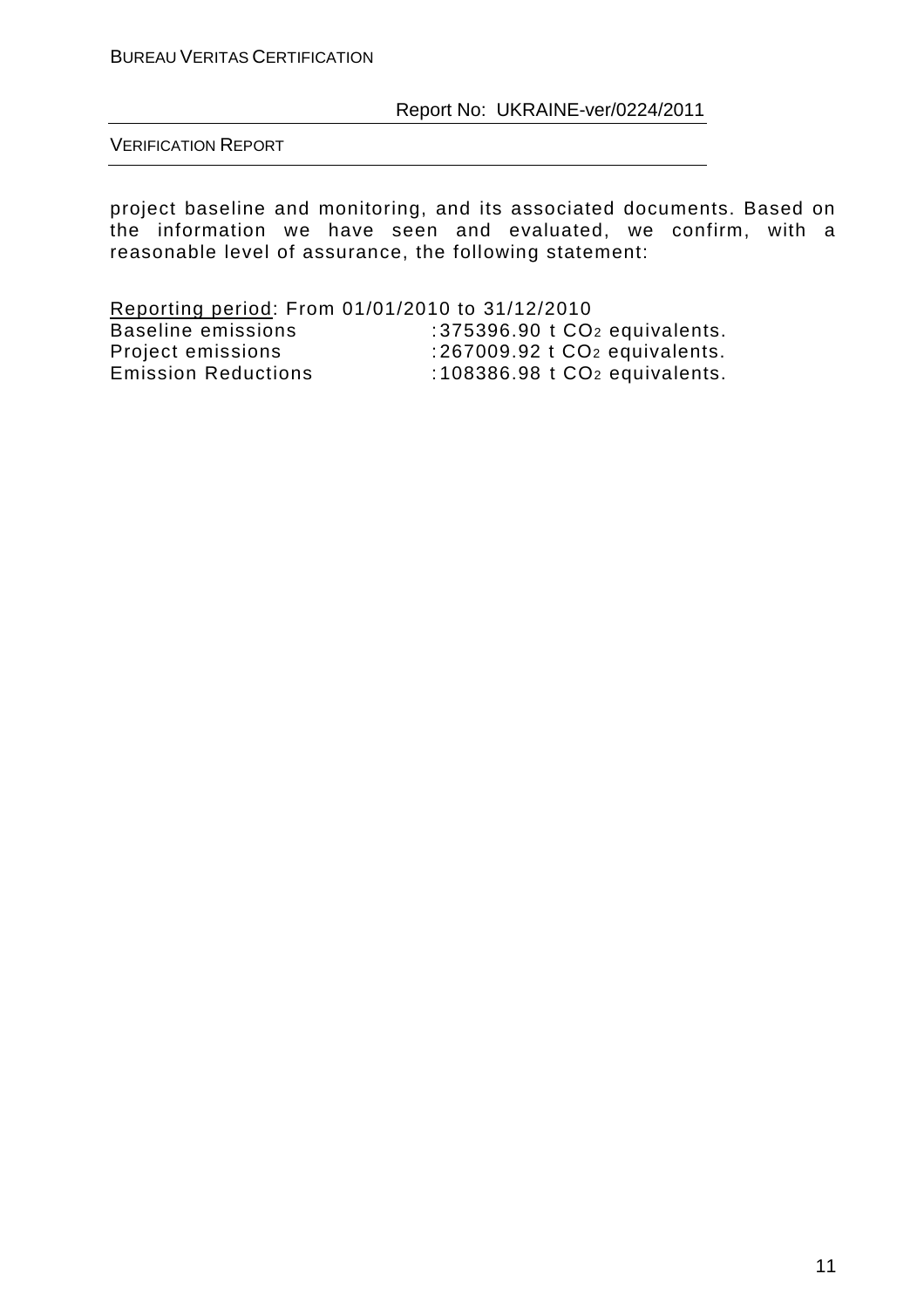# **5 REFERENCES**

#### **Category 1 Documents:**

Documents provided by Type the name of the company that relate directly to the GHG components of the project.

/1/ Project Design Document "District Heating System Rehabilitation of Chernigiv Region" version 11 dated 09 July 2009

/2/ Monitoring Report "District Heating System Rehabilitation of Chernihiv Region" version 01 dated 28 February 2011

/3/ Monitoring Report "District Heating System Rehabilitation of Chernihiv Region" version 02 dated 04 April 2011

/4/ ERU's calculation model Exel file "Annex 2-4\_Chern\_10\_v01"

/5/ Determination and Verification Manual, version 01.

/6/ Letter of Approval of Ukrainian Ministry of Environment Protection, № 5411-к/10/3-10 from 14.05.07

/7/ Letter of Approval of German Federal Environment Agency; German Emission Trading Authority

#### **Category 2 Documents:**

Background documents related to the design and/or methodologies employed in the design or other reference documents.

- /1/ Photo: Front side of boiler TVG-8M with new refractory lining
- /2/ Photo: Front of exhauster #1
- /3/ Photo: Control board with frequency converters for exhauster #1 and fan #1
- /4/ Photo: Regulating station of frequency converters for exhauster #1

/5/ Photo: Regulating station of frequency converters for fan #1

/6/ Photo: Front of command and commutation system from fan #1 and exhauster #1

- /7/ Photo: Feed pump with frequency converter
- /8/ Photo: Frequency converter of feed pump
- /9/ Photo: Commutation and control devices
- /10/ Photo: Old refractory lining
- /11/ Photo: New pipes thermo isolation
- /12/ Photo: Control block of exhauster #2
- /13/ Photo: Control block of fan #2
- /14/ Photo: Regulation block of frequency converter for exhauster #2
- /15/ Photo: Regulation block of frequency converter for fan #2

/16/ Photo: Front of command and commutation system from fan #2 and exhauster #2

/17/ Photo: Front of command and commutation system from fan #3 and exhauster #3

/18/ Photo: Regulation block of frequency converter for exhauster #4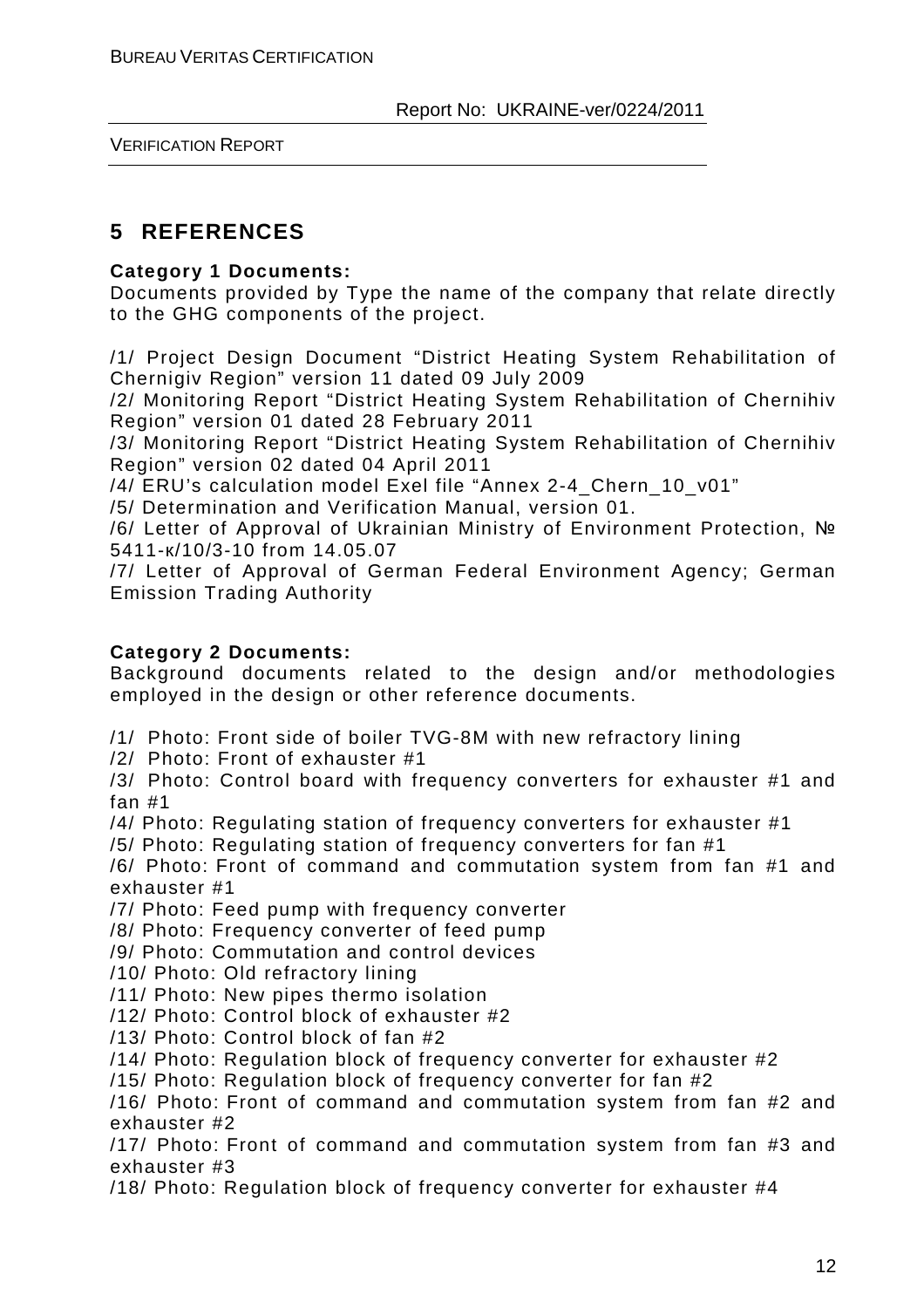VERIFICATION REPORT

/19/ Photo: Regulation block of frequency converter for fan #4 /20/ Photo: Regulation block of frequency converter for fan # /21/ Photo: Control panel of boiler TVG-8M #5 /22/ Photo: Front side of the boiler TVG-8M #5 with old burners /23/ Photo: Automatic control block Alfa-M of boiler /24/ Photo: Control panel of boiler /25/ Photo: Heating pipeline to heat supply station at Rokossovskogo 4a /26/ Photo: Mount of flow meter at heat supply station at Rokossovskogo 4a /27/ Photo: Mount of flow meter at heat supply station at Rokossovskogo 4a /28/ Photo: Heat counter SVTU-11T /29/ Photo: Heat regenerator /30/ Photo: Transmitter of out-flow gases temperature /31/ Photo: Heat regenerator /32/ 2tp form, given JIS "Chernigivoblteplocomunenergo" for 2010 /33/ 11mtp form given JIS "Chernigivoblteplocomunenergo" for 2010 /34/ calibration certificate of checking etalon gas meter ЛГЕ-2500 /35/ calibration certificate of checking etalon gas meter desk УЛПГ-2500. /36/ 2-tp form Horodnya /37/ 2-tp form Korykovka /38/ 2-tp form Naumovka /39/ 2-tp form Korop /40/ 2-tp form Schors /41/ 2-tp form Oster /42/ 2-tp form Semenivka /43/ 2-tp form Novgorod-Siversky /44/ 2-tp form Mena /45/ 2-tp form Kulikovka /46/ 2-tp form Ripki /47/ 2-tp form M. Kotzubinsky /48/ 2-tp form Lybech /49/ 2-tp form Sosnitzya /50/ 2-tp form Sribne /51/ 2-tp form Kozeletz /52/ 2-tp form Bileyki /53/ 2-tp form Chmilnitzya /54/ 2-tp form Kolychivka /55/ 2-tp form Kiynya /56/ 2-tp form Halyavino /57/ 2-tp form S. Divitzya /58/ 2-tp form Ladan /59/ 2-tp form Honcharivske /60/ 2-tp form Bachmatch /61/ Summation of metrological research gas meter ЛГЕ-250 № 66 /62/ Certificate of calibration etalon gas meter ЛГЕ-25

/63/ Certificate of attestation work measuring device ОЕ-22ЛА № 0166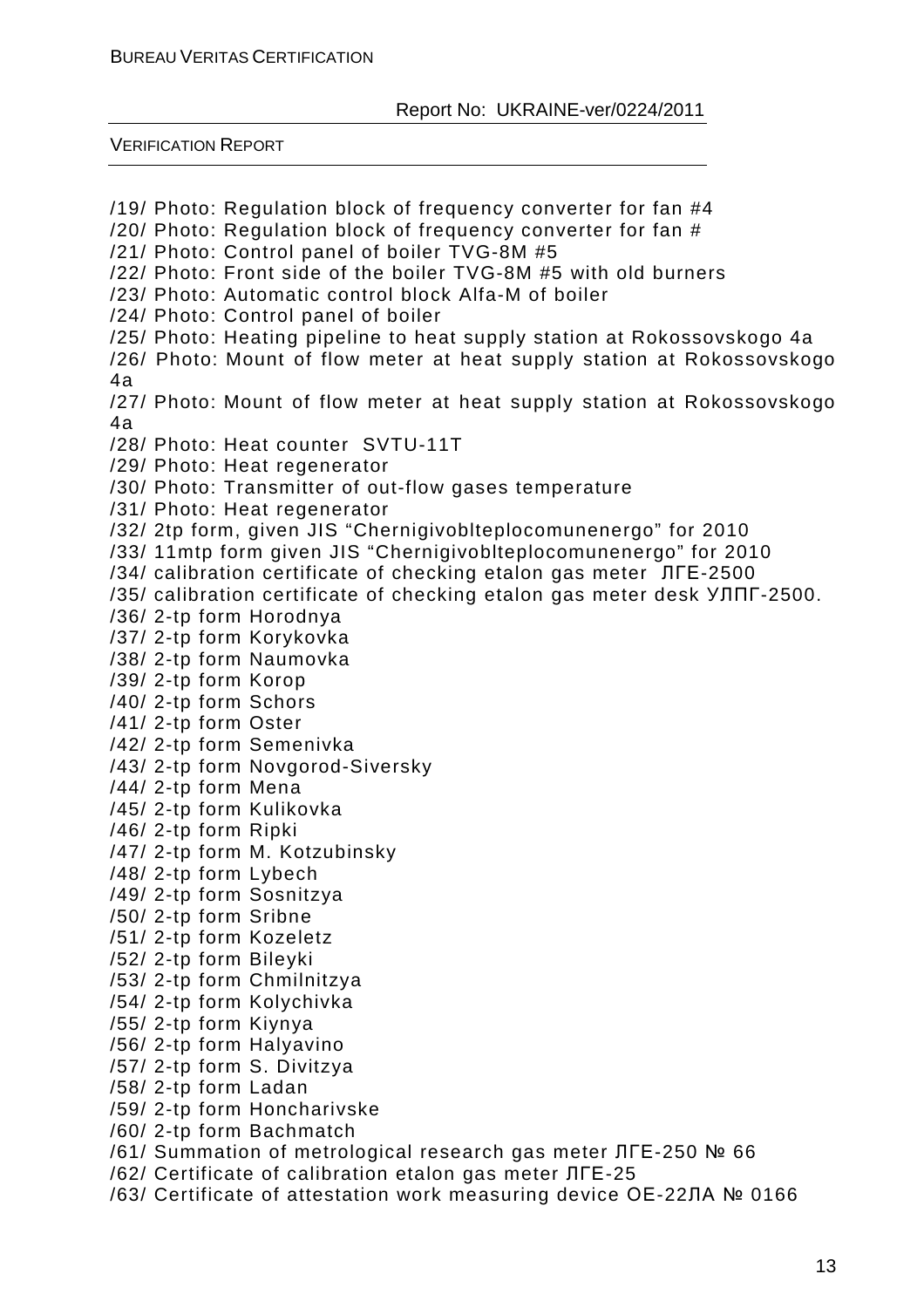VERIFICATION REPORT

/64/ Certificate of attestation work measuring device ОЕ-22ЛА № 0132 /65/ Certificate of attestation work measuring device ОЕ-22ЛА № 0152 /66/ Certificate of attestation work measuring device ОЕ-22ЛА № 0133 /67/ Gas quality certificate #206 /68/ Gas quality certificate #224 /69/ Gas quality certificate #81 /70/ Gas quality certificate #201 /71/ Gas quality certificate /72/ Gas quality certificate #235 /73/ Monthly gas consumption during 2010 year /74/ Certificate gas meter G-400 РГК-1/30-01-r, № 0047 /75/ Certificate gas meter РГ-К-250-0,1-01-r-10, № 6672 /76/ Certificate gas meter РГ-К-400-0,1-01-r-5, № 6360 /77/ Certificate gas meter G-400 РГК-1/30-01-r, № 0556 /78/ Certificate gas corrector, OE-VPT 0,2/60 № 17300 /79/ Commissioning statement #228a, Belova 6 boiler house, 9.11.2010 /80/ Commissioning statement #257a, Shevchenko 47b, 8.10.2010 /81/ Commissioning statement #257a, Rokossovskogo 4a, 8.10.2010 /82/ Commissioning statement #228a, Mira avenue 151, 9.11.2010 /83/ Commissioning statement #228a, Mira avenue 193a, 9.11.2010 /84/ Average monthly temperature of Chernigiv Region, April 2010 /85/ Average monthly temperature of Chernigiv Region, March 2010 /86/ Average monthly temperature of Chernigiv Region, February 2010 /87/ Average monthly temperature of Chernigiv Region, December 2010 /88/ Average monthly temperature of Chernigiv Region, October 2010 /89/ Average monthly temperature of Chernigiv Region, November 2010 /90/ Average monthly temperature of Chernigiv Region, January 2010 /91/ Regional executive committee decision on the beginning of heating period 5.10.2010 /92/ Regional executive committee decision on the end of heating period 7.04.2010 /93/ Regional executive committee decision on changing of heating period 14.04.2010 /94/ Heat supply contract, 21.02.11 /95/ Heat supply contract, 28.03.10 /96/ Heat supply contract, 27.12.10 /97/ Heat supply contract, 24.06.10 /98/ Heat supply contract, 16.02.11 /99/ Heat supply contract, 21.02.11 /100/ Evaluation statement on unsupplied heat, account # 57747, 25.01.11 /101/ Calculation list on unsupplied heat, account #57747 /102/ Evaluation statement on unsupplied heat, account # 37179, 24.01.11 /103/ Calculation list on unsupplied heat, account #37179 /104/ Evaluation statement on unsupplied heat, account # 37175, 25.01.11 /105/ Calculation list on unsupplied heat, account #37175 /106/ Evaluation statement on unsupplied heat, account # 40336, 10.03.10 /107/ Calculation list on unsupplied heat, account #40336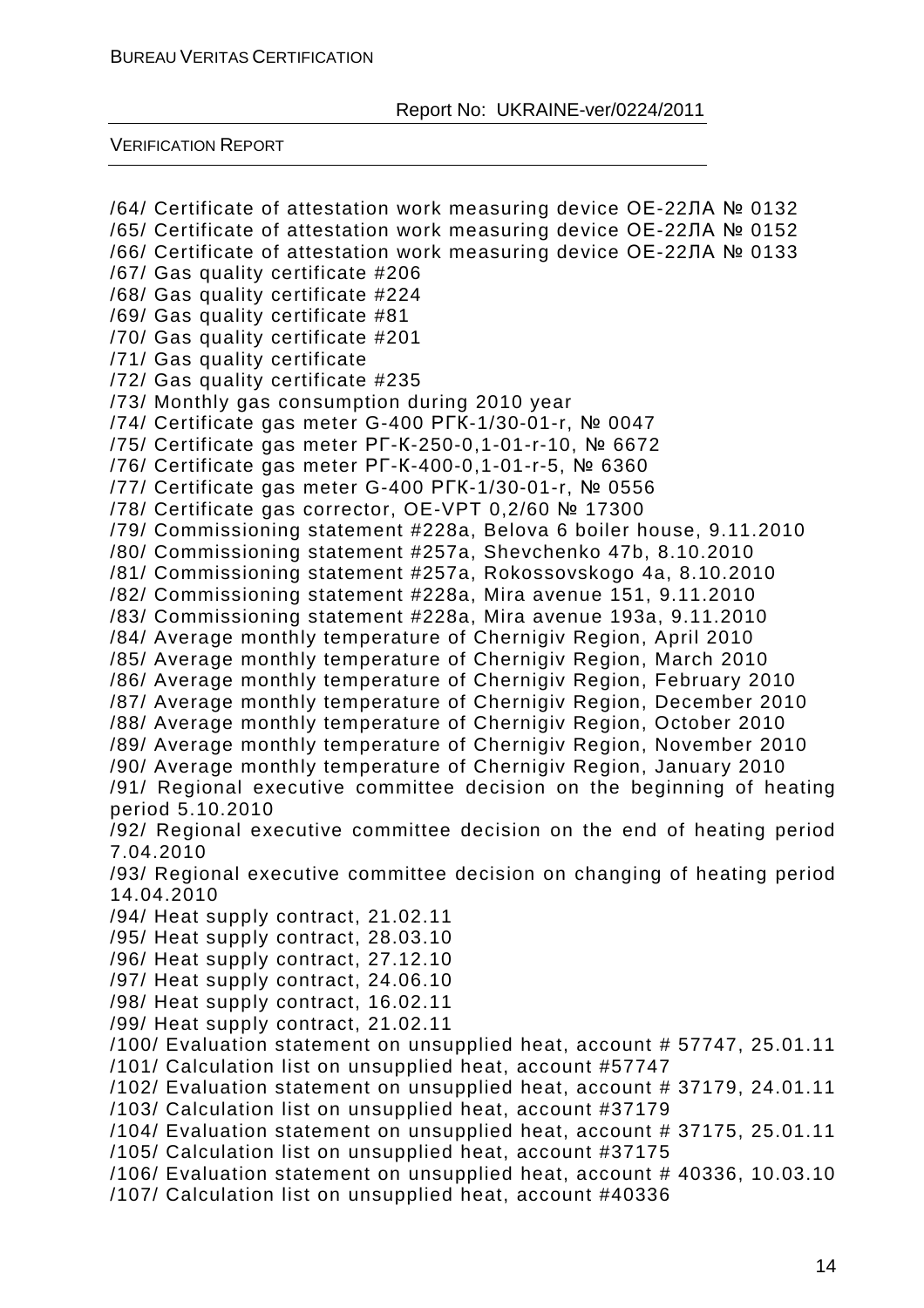VERIFICATION REPORT

/108/ Evaluation statement on unsupplied heat, account # 82279, 06.07.10 /109/ Calculation list on unsupplied heat, account #82279 /110/ Evaluation statement on unsupplied heat, account # 81336, 11.08.10 /111/ Calculation list on unsupplied heat, account #81336 /112/ Evaluation statement on unsupplied heat, account # 155367, 18.01.10 /113/ Calculation list on unsupplied heat, account #155367 /114/ Refractory lining on boiler at Belova 6, medium /115/ Photo: Board of old (at the left) and new (at the right) refractory lining /116/ Regulating station of frequency converters for exhauster #1 /117/ Front of command and commutation system from fan #1 and exhauster #1 /118/ Regulating station of frequency converters for exhauster #2 /119/ Regulating station of frequency converters for fan #1 /120/ Regulating station of frequency converters for exhauster #3 /121/ Regulating station of frequency converters for exhauster #2 /122/ Front of command and commutation system from fan #4and exhauster #4 /123/ Front of command and commutation system from fan #5 and exhauster #5 /124/ New burners /125/ Old burners /126/ Furnace, new convective surface /127/ New burners /128/ Boilers passport /129/ Control panel of economizer /130/ Control panel of economizer /131/ Control panel of economizer /132/ Control panel of economizer /133/ Deaerators with economizers at the back side /134/ Economizers /135/ Economizers /136/ Frequency converter drive of feed pumps /137/ Front of command and commutation system from fan #1 and exhauster #1 /138/ Front of command and commutation system from fan #1 and exhauster #1 /139/ Economizer /140/ Economizer /141/ Pipeline from Heat producing workshop to heat supply station Miru avenue, 153 /142/ Pipeline from Heat producing workshop to heat supply station Miru avenue, 153 /143/ Pipeline from Heat producing workshop to heat supply station Miru avenue, 153 /144/ Heat counter SVTU-11U /145/ Mount of heat counter SVTU-11U /146/ Mount of heat counter SVTU-11U /147/ Frequency converters from fan #1 and exhauster #1 /148/ Frequency converters from fan #2 and exhauster #2 /149/ Electric drive of exhauster #2 /150/ Frequency converters from fan #2 and exhauster #2 /151/ Economizer /152/ Dumper at the economizer /153/ Transmitter of out-flow gases temperature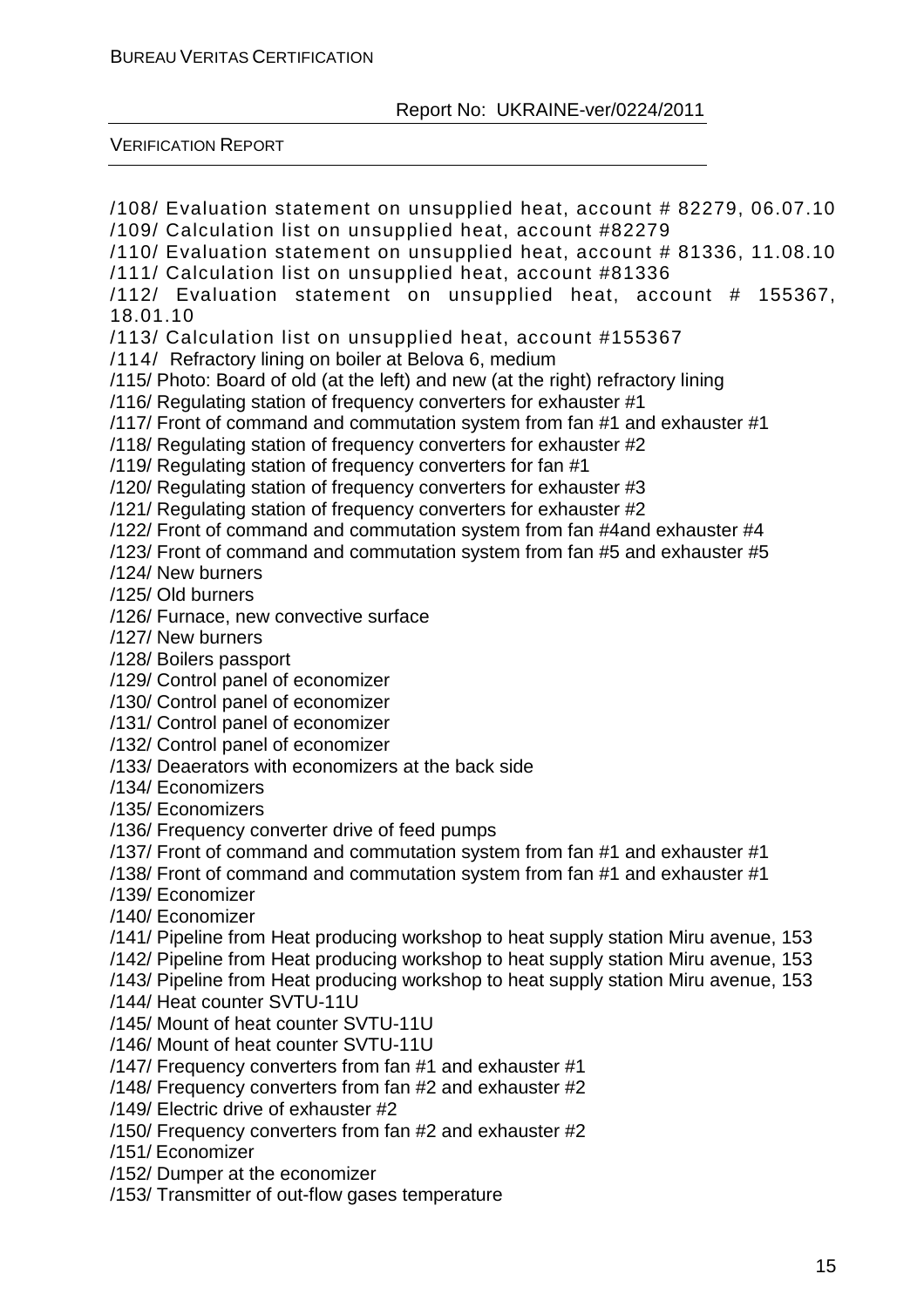VERIFICATION REPORT

/154/ Heat flow-meters calibration desk

/155/ Reference heat meter # 066 і # 067

/156/ Reference heat meter # 067

/157/ Reference heat meter # 066

/158/ Water flow-meters calibration desk

/159/ Reference gas meter # 083

/160/ Reference gas meter # 007

/161/ Contract about heat energy supply, № 19-0003, 1.02.2003

#### **Persons interviewed:**

List persons interviewed during the verification or persons that contributed with other information that are not included in the documents listed above.

/1/ Yuri Barbarov – Head of the board

/2/ Victor Olejnik - Head of Production Department of the JSC "Оblteplocomunenergo".

/3/ Oleksiy Teterya – Head of the Technical Development Department of the JSC "Оblteplocomunenergo"

/4/ Oleksiy Havrylenko – Deputy chief of board

/5/ Obytotzkyi Vasyl – Head of Energy department

/6/ Mykola Kovalchuk – Head of division

/7/ Andriy Sokolenko - Head of division

/8/ Mykola Kolosok - Head of division

/9/ Volodymyr Barko - Head of division

/10/ Paderno Dmytro – Vice Director of Institute of Engineering Ecology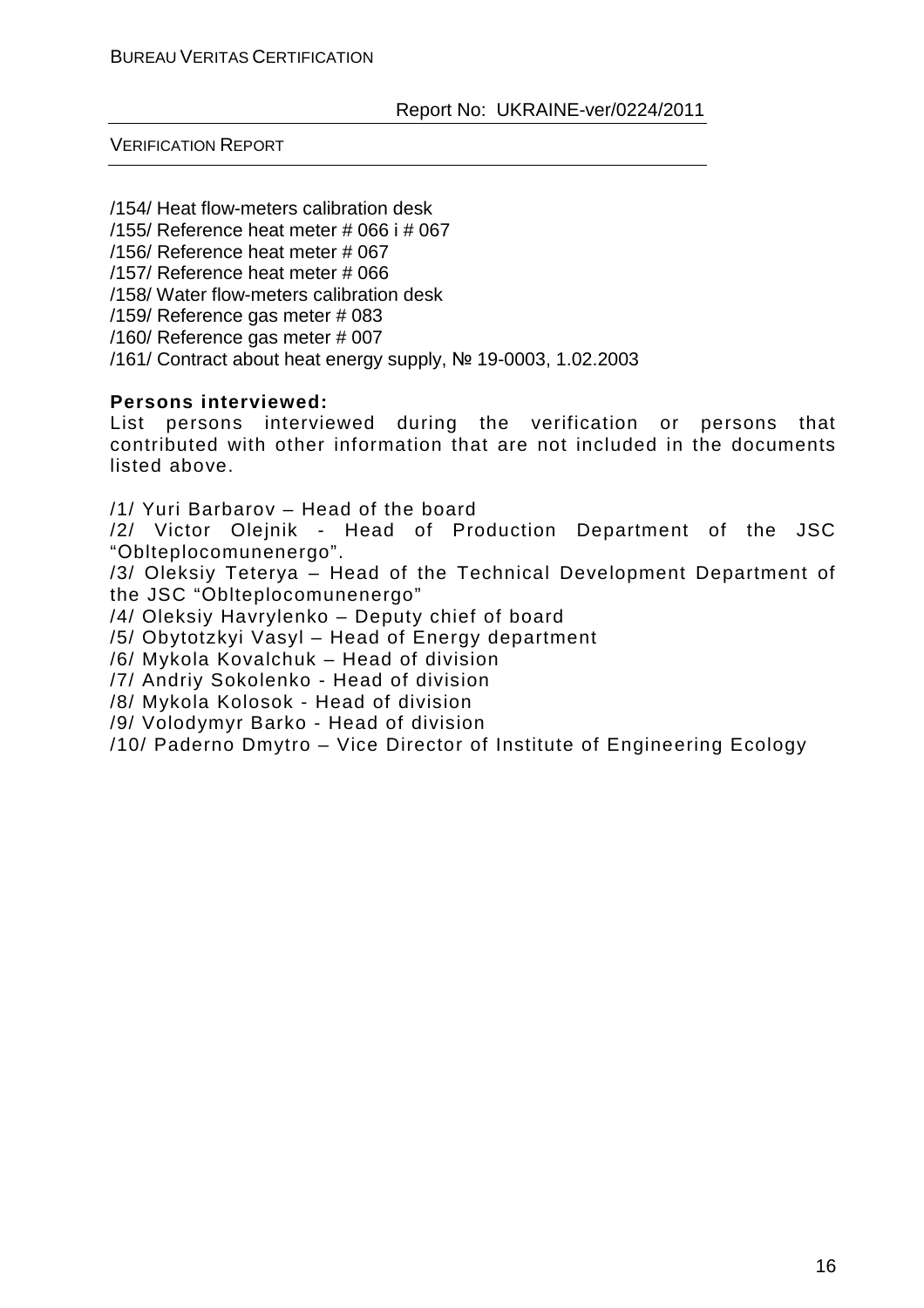

VERIFICATION REPORT

### APPENDIX A: COMPANY PROJECT VERIFICATION PROTOCOL **BUREAU VERITAS CERTIFICATION HOLDING SAS**

#### **VERIFICATION PROTOCOL**

**Check list for verification, according to the JOINT IMPLEMENTATION DETERMINATION AND VERIFICATION MANUAL (Version 01)**

| <b>DVM</b>    | <b>Check Item</b>                                                                                                                                                                                             | Initial finding                                                                                                                                                                                                                                                                                                                                                                                     | <b>Draft</b>      | <b>Final</b>      |
|---------------|---------------------------------------------------------------------------------------------------------------------------------------------------------------------------------------------------------------|-----------------------------------------------------------------------------------------------------------------------------------------------------------------------------------------------------------------------------------------------------------------------------------------------------------------------------------------------------------------------------------------------------|-------------------|-------------------|
| Paragr<br>aph |                                                                                                                                                                                                               |                                                                                                                                                                                                                                                                                                                                                                                                     | <b>Conclusion</b> | <b>Conclusion</b> |
|               | <b>Project approvals by Parties involved</b>                                                                                                                                                                  |                                                                                                                                                                                                                                                                                                                                                                                                     |                   |                   |
| 90            | Has the DFPs of at least one $CAR N201$<br>the first verification report to the $ 453859$ by 17<br>accordance with paragraph 38 of $ $ after re-determination is absent.<br>the JI guidelines, at the latest? | Party involved, other than the In Monitoring Report indicate, that<br>host Party, issued a written this JI project has been re-determined<br>project approval when submitting by TUV SUD, determination report #<br>October, 2008.<br>secretariat for publication in Information about project approval<br>Please, provide information about<br>project approval and provide Letter of<br>Approval. | CAR Nº01          | OK.               |
| 91            | all<br>the<br>written<br>Are<br>approvals by Parties involved<br>unconditional?                                                                                                                               | project See section 90 of this Protocol.                                                                                                                                                                                                                                                                                                                                                            | <b>OK</b>         | OK                |
|               | <b>Project implementation</b>                                                                                                                                                                                 |                                                                                                                                                                                                                                                                                                                                                                                                     |                   |                   |
| 92            | Has<br>the<br>project<br>been<br>$implemented$ in accordance with network rehabilitation<br>the PDD regarding which the accordance with the PDD.                                                              | Upgrading of boiler<br>houses<br>and<br><b>is</b><br>in.                                                                                                                                                                                                                                                                                                                                            | OK.               | OK                |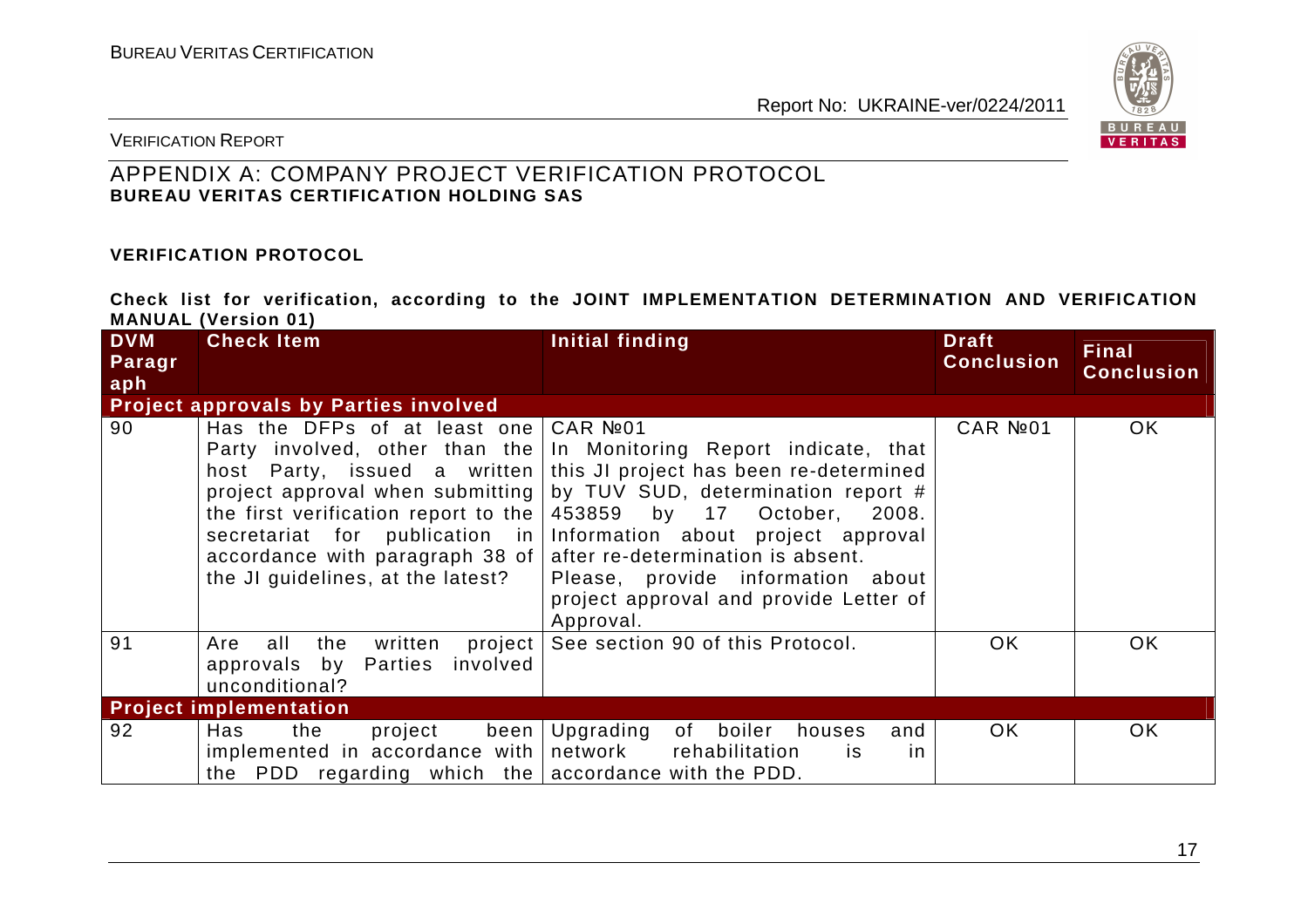

| <b>DVM</b><br>Paragr<br>aph | <b>Check Item</b>                                                                                                                                                                                                                                                | Initial finding                                                                                                                                                                                                                                                                                                                                                                      | <b>Draft</b><br><b>Conclusion</b> | <b>Final</b><br><b>Conclusion</b> |
|-----------------------------|------------------------------------------------------------------------------------------------------------------------------------------------------------------------------------------------------------------------------------------------------------------|--------------------------------------------------------------------------------------------------------------------------------------------------------------------------------------------------------------------------------------------------------------------------------------------------------------------------------------------------------------------------------------|-----------------------------------|-----------------------------------|
|                             | determination has been deemed<br>final and is so listed on the<br><b>UNFCCC JI website?</b>                                                                                                                                                                      |                                                                                                                                                                                                                                                                                                                                                                                      |                                   |                                   |
| 93                          | the project during the monitoring<br>period?                                                                                                                                                                                                                     | What is the status of operation of   The  project  is  operational during  <br>complete monitoring period.<br>CAR Nº02<br>Please compare table implemented<br>energy saving measures with Annexes<br>2, 3 of PDD and correct                                                                                                                                                         | CAR №02                           | <b>OK</b>                         |
|                             | <b>Compliance with monitoring plan</b>                                                                                                                                                                                                                           |                                                                                                                                                                                                                                                                                                                                                                                      |                                   |                                   |
| 94                          | accordance with the monitoring got<br>included in<br>the<br>plan<br>which<br>regarding<br>final and is so listed on the monitoring<br>UNFCCC JI website?                                                                                                         | Did the monitoring occur in The monitoring plan included in PDD<br>positive<br>$\mathsf{a}$<br>determination<br>PDD   conclusion. This plan is available at<br>the the UNFCCC website. The algorithm<br>determination has been deemed of monitoring is in line with the<br>plan<br>included<br>in<br>determined and registered PDD.                                                  | OK.                               | <b>OK</b>                         |
| 95(a)                       | reductions or enhancements of<br>net removals, were key factors,<br>e.g. those listed in 23 (b) (i)-(vii) $ $<br>above, influencing the baseline<br>the activity level of the project<br>and the emissions or removals as I<br>well as risks associated with the | For calculating the emission Yes. The key factors, e.g. those listed<br>in 23 (b) (i)-(vii) of the DVM check<br>influencing<br>list,<br>the<br>baseline<br>emissions and the activity level of the<br>project and the emissions as well as<br>emissions or net removals and risks associated with the project were<br>taken into account for calculating the<br>emission reductions. | <b>OK</b>                         | OK                                |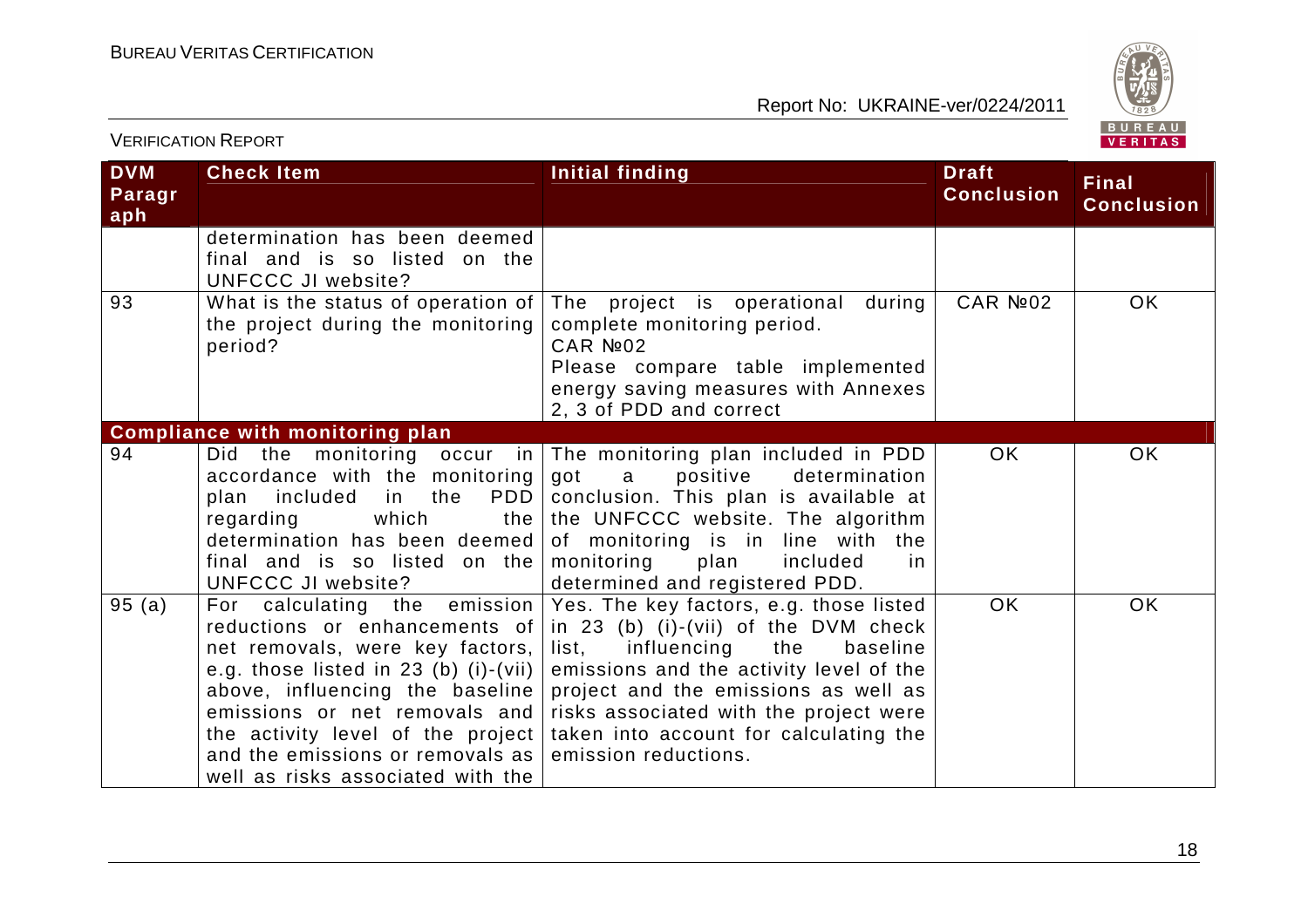

| <b>DVM</b><br>Paragr<br>aph | <b>Check Item</b>                                                                                                                                                                                                                                 | Initial finding                                                                                                                                                                                                                                          | <b>Draft</b><br><b>Conclusion</b> | <b>Final</b><br><b>Conclusion</b> |
|-----------------------------|---------------------------------------------------------------------------------------------------------------------------------------------------------------------------------------------------------------------------------------------------|----------------------------------------------------------------------------------------------------------------------------------------------------------------------------------------------------------------------------------------------------------|-----------------------------------|-----------------------------------|
|                             | project taken into account, as<br>appropriate?                                                                                                                                                                                                    |                                                                                                                                                                                                                                                          |                                   |                                   |
| 95(b)                       | Are data<br>used<br>for  <br>sources<br>calculating emission reductions<br>or enhancements of net removals                                                                                                                                        | CAR Nº03<br>Please, provide in Monitoring Report<br>calculation of maximum connected                                                                                                                                                                     | CAR Nº03                          | OK                                |
|                             | clearly identified, reliable and<br>transparent?                                                                                                                                                                                                  | load.<br>CAR Nº04<br>Please, provide in Monitoring Report<br>references to the documents which<br>determine duration of hot<br>water<br>supply period.                                                                                                   | CAR Nº04                          |                                   |
| 95(c)                       | Are emission factors, including<br>calculating the emission<br>for<br>reductions or enhancements of<br>removals, selected<br>by<br>net<br>carefully balancing accuracy and<br>reasonableness,<br>and<br>appropriately justified of the<br>choice? | Emission factors used for calculating<br>default emission factors, if used the emission reduction, are selected<br>by carefully balancing accuracy and<br>reasonableness, and appropriately<br>justified of the choice.                                  | <b>OK</b>                         | <b>OK</b>                         |
| 95(d)                       | removals<br>based<br>net<br>the most plausible scenarios in a transparent manner.<br>transparent manner?                                                                                                                                          | Is the calculation of emission The calculation of emission reductions<br>reductions or enhancements of or enhancements of net removals are<br>on based on conservative assumptions<br>conservative assumptions and and the most plausible scenarios in a | <b>OK</b>                         | OK                                |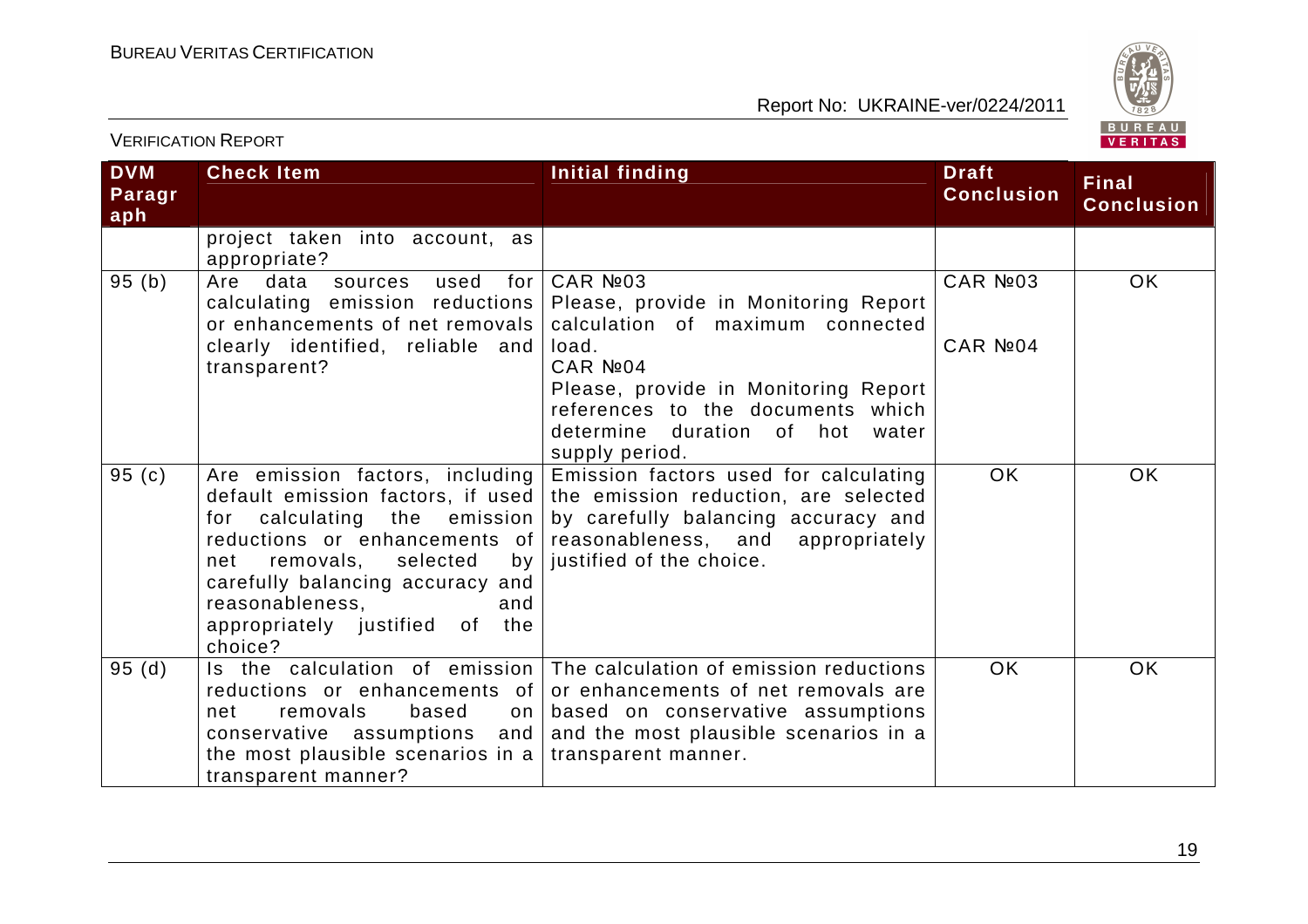

| <b>DVM</b><br>Paragr<br>aph | <b>Check Item</b>                                                                                                                                                                                                                                                                                                                                                      | Initial finding | <b>Draft</b><br><b>Conclusion</b> | <b>Final</b><br><b>Conclusion</b> |
|-----------------------------|------------------------------------------------------------------------------------------------------------------------------------------------------------------------------------------------------------------------------------------------------------------------------------------------------------------------------------------------------------------------|-----------------|-----------------------------------|-----------------------------------|
|                             | Applicable to JI SSC projects only                                                                                                                                                                                                                                                                                                                                     |                 |                                   |                                   |
| 96                          | Is the relevant threshold to be $\vert$ Not applicable<br>classified as JI SSC project not<br>exceeded during the monitoring<br>period on an annual average<br>basis?<br>If the threshold is exceeded, is<br>the maximum emission reduction<br>level estimated in the PDD for<br>the JI SSC project or the bundle<br>for<br>the<br>monitoring<br>period<br>determined? |                 | <b>Not</b><br>applicable          | <b>Not</b><br>applicable          |
|                             | Applicable to bundled JI SSC projects only                                                                                                                                                                                                                                                                                                                             |                 |                                   |                                   |
| 97 (a)                      | Has the composition of the $\vert$ Not applicable<br>bundle not changed from that is<br>stated in F-JI-SSCBUNDLE?                                                                                                                                                                                                                                                      |                 | <b>Not</b><br>applicable          | Not<br>applicable                 |
| 97(b)                       | f <br>determination<br>the<br>was<br>conducted on the basis of an<br>overall monitoring plan, have the<br>project participants submitted a<br>common monitoring report?                                                                                                                                                                                                | Not applicable  | <b>Not</b><br>applicable          | <b>Not</b><br>applicable          |
| 98                          | If the monitoring is based on a Not applicable<br>monitoring plan that provides for<br>overlapping monitoring periods,<br>are the monitoring periods per<br>component of the project clearly                                                                                                                                                                           |                 | <b>Not</b><br>applicable          | <b>Not</b><br>applicable          |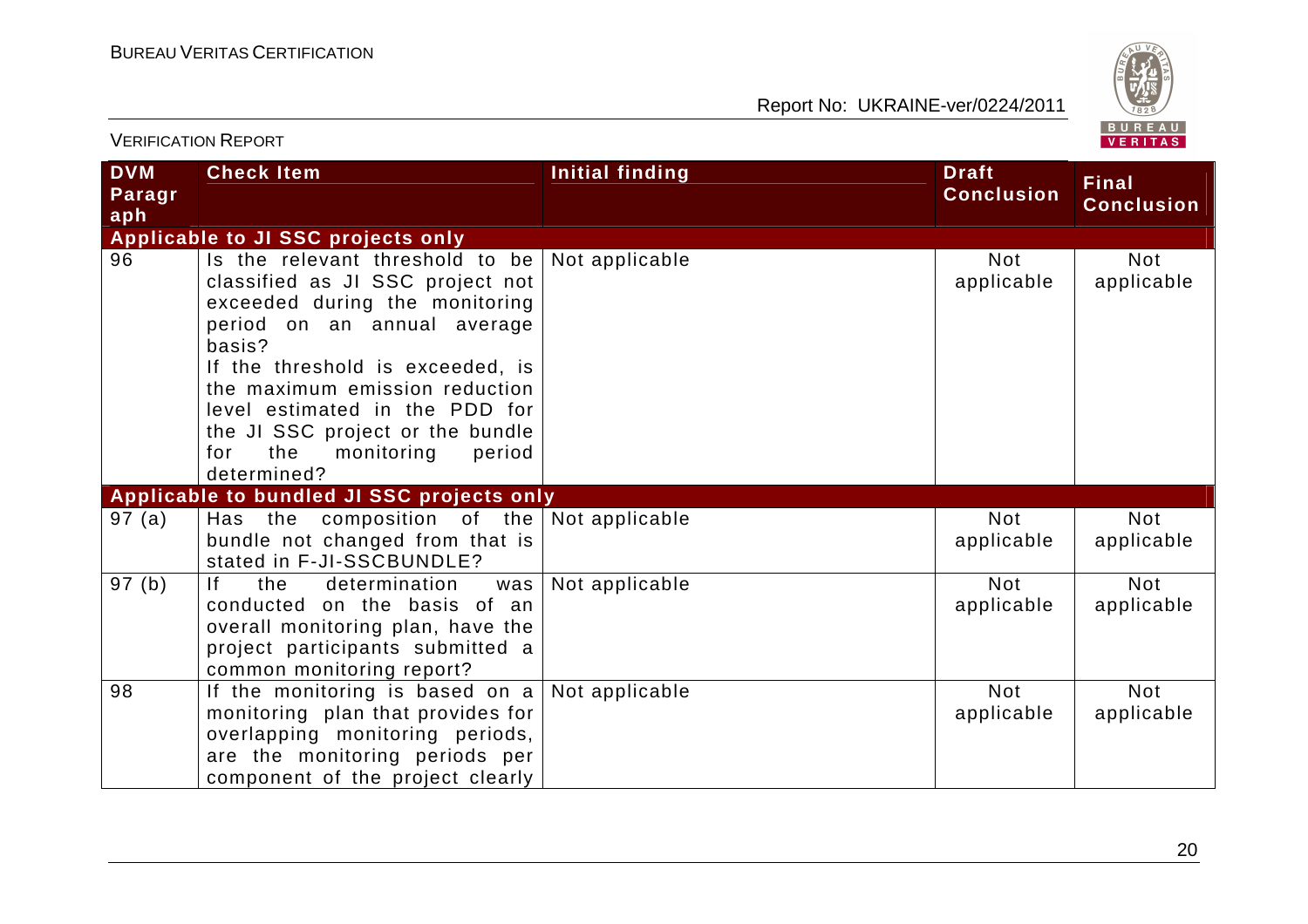

| <b>DVM</b><br>Paragr<br>aph | <b>Check Item</b>                                                                                                                                                                                                                                                                               | <b>Initial finding</b>                                                                                                                                       | <b>Draft</b><br><b>Conclusion</b> | <b>Final</b><br><b>Conclusion</b> |
|-----------------------------|-------------------------------------------------------------------------------------------------------------------------------------------------------------------------------------------------------------------------------------------------------------------------------------------------|--------------------------------------------------------------------------------------------------------------------------------------------------------------|-----------------------------------|-----------------------------------|
|                             | specified<br>monitoring<br>the<br>in<br>report?<br>Do the monitoring periods not<br>overlap with those for which<br>verifications<br>already<br>were                                                                                                                                            |                                                                                                                                                              |                                   |                                   |
|                             | deemed final in the past?                                                                                                                                                                                                                                                                       |                                                                                                                                                              |                                   |                                   |
|                             | Revision of monitoring plan                                                                                                                                                                                                                                                                     |                                                                                                                                                              |                                   |                                   |
| 99(a)                       | Applicable only if monitoring plan is revised by project participant<br>the<br>Did<br>project<br>participants<br>appropriate<br>provide<br>an<br>justification for the proposed<br>revision?                                                                                                    | Not applicable                                                                                                                                               | <b>Not</b><br>applicable          | <b>Not</b><br>applicable          |
| 99(b)                       | proposed revision<br>Does the<br>improve the accuracy and/or<br>0f<br>information<br>applicability<br>collected<br>compared<br>the<br>to<br>original monitoring plan without<br>changing conformity with the<br>relevant rules and regulations for<br>the establishment of monitoring<br>plans? | Not applicable                                                                                                                                               | <b>Not</b><br>applicable          | <b>Not</b><br>applicable          |
|                             | Data management                                                                                                                                                                                                                                                                                 |                                                                                                                                                              |                                   |                                   |
| 101 $(a)$                   | Is the implementation of data<br>collection<br>procedures<br>in<br>accordance with the monitoring<br>plan, including the quality control                                                                                                                                                        | The implementation of data collection<br>procedures are in accordance with the<br>monitoring<br>plan included<br>in the<br>determined PDD. Documents used in | <b>OK</b>                         | OK                                |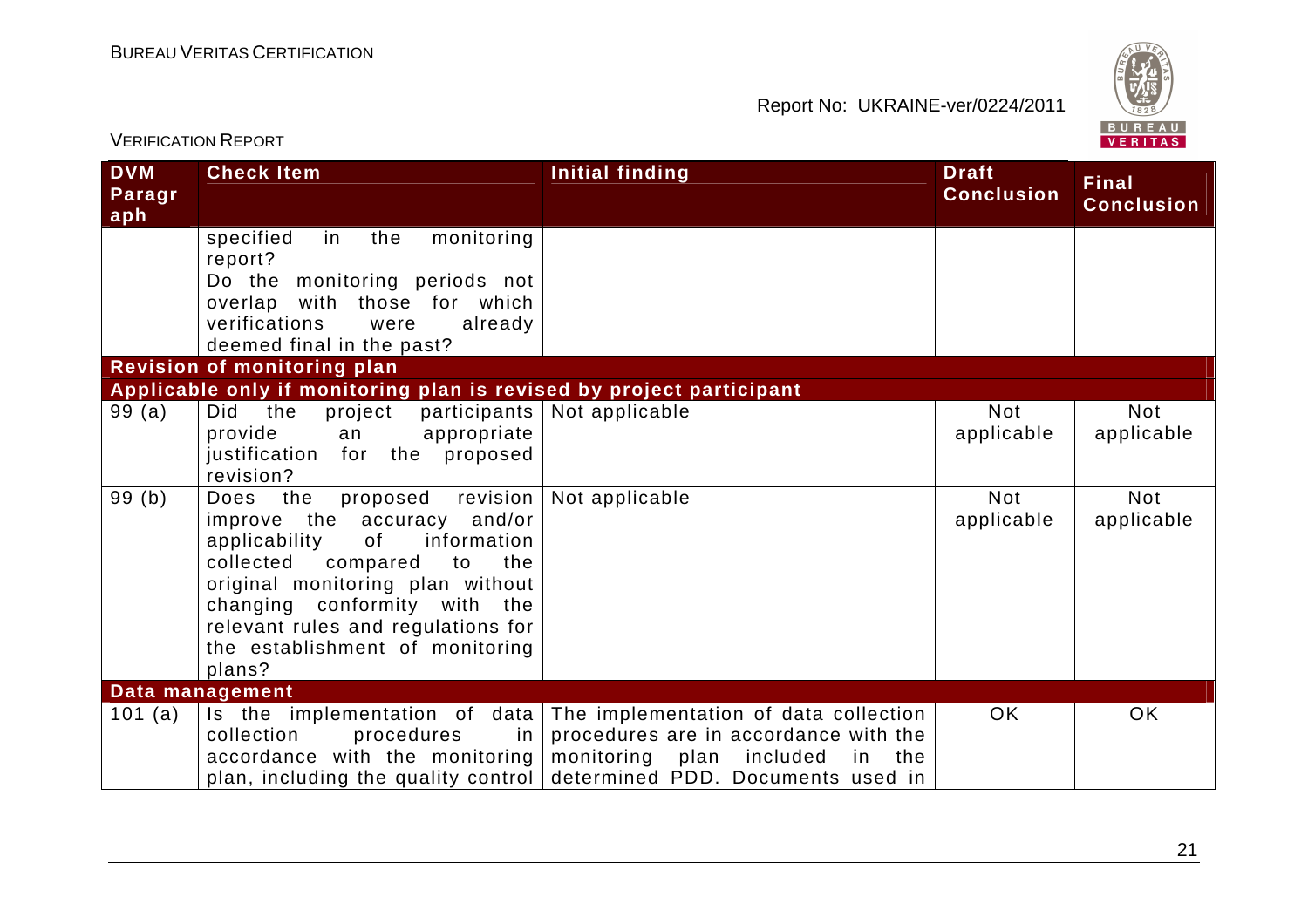

| <b>DVM</b><br>Paragr<br>aph | <b>Check Item</b>                                                                                                          | <b>Initial finding</b>                                                                                                                                                                                                                                                                   | <b>Draft</b><br><b>Conclusion</b> | <b>Final</b><br><b>Conclusion</b> |
|-----------------------------|----------------------------------------------------------------------------------------------------------------------------|------------------------------------------------------------------------------------------------------------------------------------------------------------------------------------------------------------------------------------------------------------------------------------------|-----------------------------------|-----------------------------------|
|                             | quality<br>and<br>assurance  <br>procedures?                                                                               | ERU calculation are saved in paper or<br>form<br>JIS.<br>electronic<br>in.<br>"Chernihivoblteplocommunenergo"<br>central office and boiler houses.                                                                                                                                       |                                   |                                   |
| 101 (b)                     | Is the function of the monitoring<br>including<br>equipment,<br>its<br>calibration status, is in order?                    | Monitoring equipment, specified in<br>Monitoring<br>Report<br>periodically<br>calibrated<br>by<br>JIS.<br>"Chernigivobiteplocomunenergo"<br>department<br>metrological<br>in.<br>accordance with actual<br>Ukrainian<br>legislation. Procedure of calibrating<br>was found satisfactory. | <b>OK</b>                         | <b>OK</b>                         |
| 101 $(c)$                   | Are the evidence and records<br>for<br>the<br>used<br>traceable<br>maintained<br>in.<br>a<br>manner?                       | Yes, the evidence and records used<br>monitoring $ $ for the monitoring are maintained in a<br>traceable manner.                                                                                                                                                                         | OK                                | <b>OK</b>                         |
| $101$ (d)                   | collection<br>the<br>data<br>and<br>ls.<br>management system for the<br>project in accordance with the<br>monitoring plan? | CAR Nº05<br>Please, provide documents, which<br>indicate that the data monitored and<br>required to ERU calculation, are to be<br>kept for two years after the crediting<br>period.                                                                                                      | CAR №05                           | <b>OK</b>                         |
|                             |                                                                                                                            | Verification regarding programs of activities (additional elements for assessment)                                                                                                                                                                                                       |                                   |                                   |
| 102                         | Is any JPA that has not been $\vert$ Not applicable<br>added to the JI PoA not verified?                                   |                                                                                                                                                                                                                                                                                          | <b>Not</b><br>applicable          | <b>Not</b><br>applicable          |
| 103                         | Is the verification based on the $\vert$ Not applicable                                                                    |                                                                                                                                                                                                                                                                                          | <b>Not</b>                        | <b>Not</b>                        |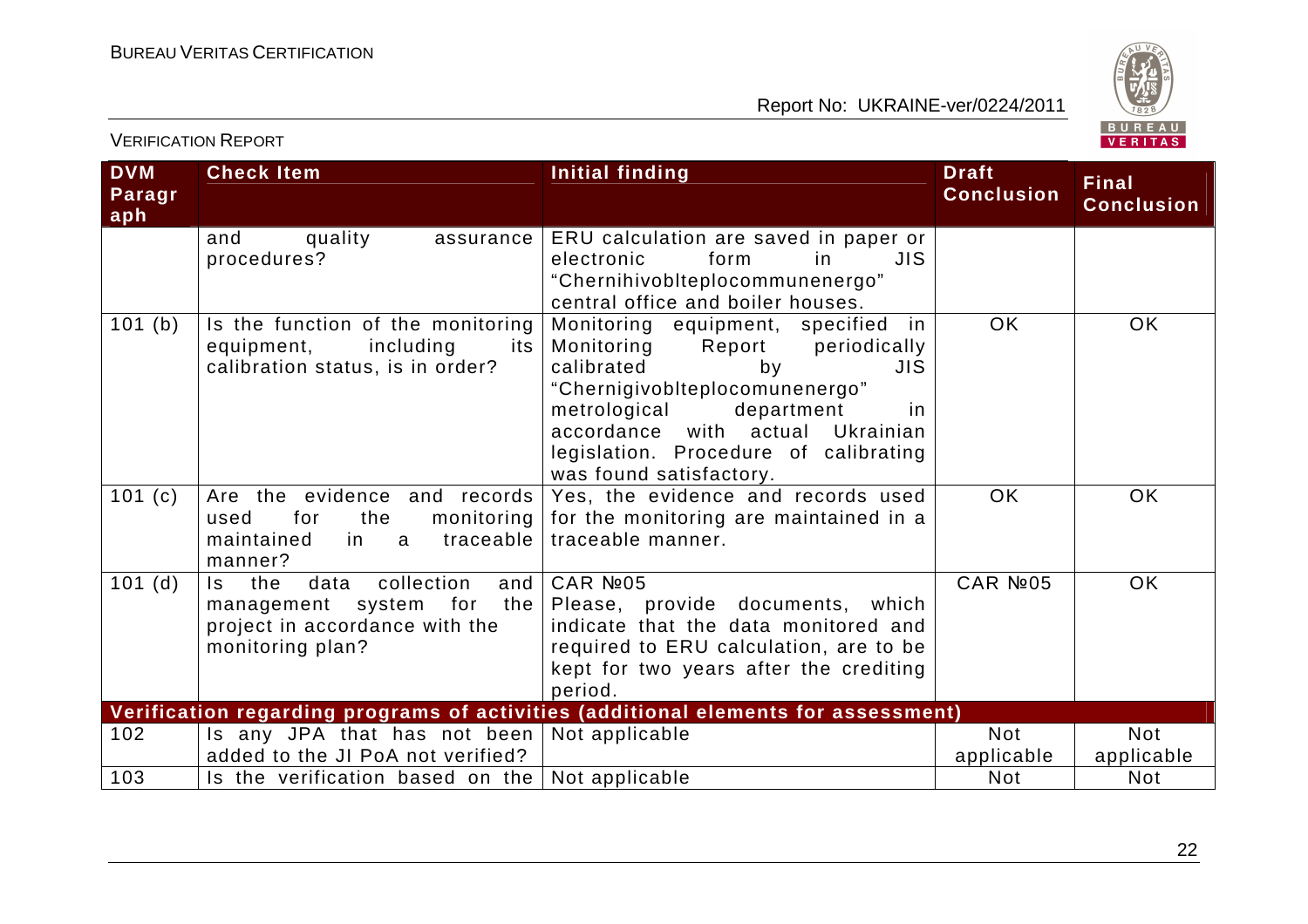

| <b>DVM</b><br>Paragr<br>aph | <b>Check Item</b>                                                                                                                                                                                                                                                                                                                                       | <b>Initial finding</b> | <b>Draft</b><br><b>Conclusion</b> | <b>Final</b><br><b>Conclusion</b> |
|-----------------------------|---------------------------------------------------------------------------------------------------------------------------------------------------------------------------------------------------------------------------------------------------------------------------------------------------------------------------------------------------------|------------------------|-----------------------------------|-----------------------------------|
|                             | monitoring reports of all JPAs to<br>be verified?                                                                                                                                                                                                                                                                                                       |                        | applicable                        | applicable                        |
| 103                         | Does the verification ensure the Not applicable<br>accuracy and conservativeness<br>of the emission reductions or<br>enhancements<br>of<br>removals<br>generated by each JPA?                                                                                                                                                                           |                        | <b>Not</b><br>applicable          | <b>Not</b><br>applicable          |
| 104                         | Does the monitoring period not Not applicable<br>overlap with previous monitoring<br>periods?                                                                                                                                                                                                                                                           |                        | <b>Not</b><br>applicable          | <b>Not</b><br>applicable          |
| 105                         | AIE<br>lf –<br>the<br>learns<br>of<br>an<br>erroneously included JPA, has<br>the AIE informed the JISC of its<br>findings in writing?                                                                                                                                                                                                                   | Not applicable         | <b>Not</b><br>applicable          | <b>Not</b><br>applicable          |
|                             | Applicable to sample-based approach only                                                                                                                                                                                                                                                                                                                |                        |                                   |                                   |
| 106                         | Does the sampling plan prepared   Not applicable<br>by the AIE:<br>(a) Describe its sample selection,<br>taking into<br>account that:<br>(i) For each verification that<br>uses a sample-based approach,<br>the sample selection shall be<br>sufficiently representative of the<br>JPAs in the JI PoA such<br><b>JPAs</b><br>extrapolation<br>all<br>to |                        | <b>Not</b><br>applicable          | <b>Not</b><br>applicable          |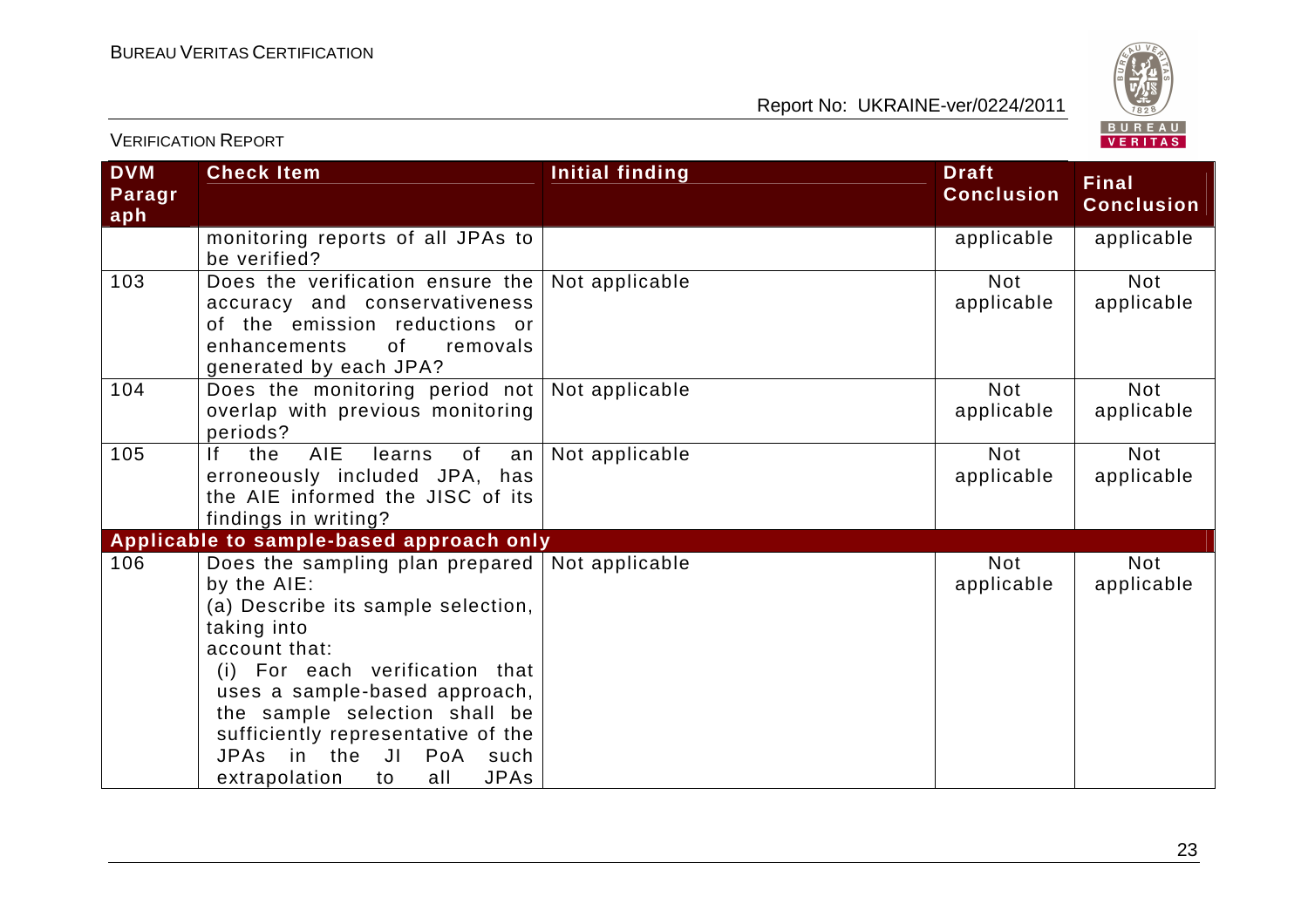

| <b>DVM</b><br>Paragr<br>aph | <b>Check Item</b>                                                                                                                                                                                                                                                                                                                                                                                                                                                                                                                                                                                           | <b>Initial finding</b> | <b>Draft</b><br><b>Conclusion</b> | <b>Final</b><br><b>Conclusion</b> |
|-----------------------------|-------------------------------------------------------------------------------------------------------------------------------------------------------------------------------------------------------------------------------------------------------------------------------------------------------------------------------------------------------------------------------------------------------------------------------------------------------------------------------------------------------------------------------------------------------------------------------------------------------------|------------------------|-----------------------------------|-----------------------------------|
|                             | identified for that verification is<br>reasonable, taking into account<br>differences among<br>the<br>characteristics of JPAs, such<br>as:<br>- The types of JPAs;<br>The complexity of the<br>applicable technologies and/or<br>measures used;<br>- The geographical location of<br>each JPA;<br>- The amounts of expected<br>emission reductions of the<br>JPAs being verified;<br>- The number of JPAs for<br>which emission reductions are<br>being verified;<br>- The length of monitoring<br>periods of the JPAs being<br>verified; and<br>- The samples selected for<br>prior verifications, if any? |                        |                                   |                                   |
| 107                         | Is the sampling plan ready for<br>the<br>publication<br>through<br>along<br>with<br>secretariat<br>the<br>verification report and supporting                                                                                                                                                                                                                                                                                                                                                                                                                                                                | Not applicable         | <b>Not</b><br>applicable          | <b>Not</b><br>applicable          |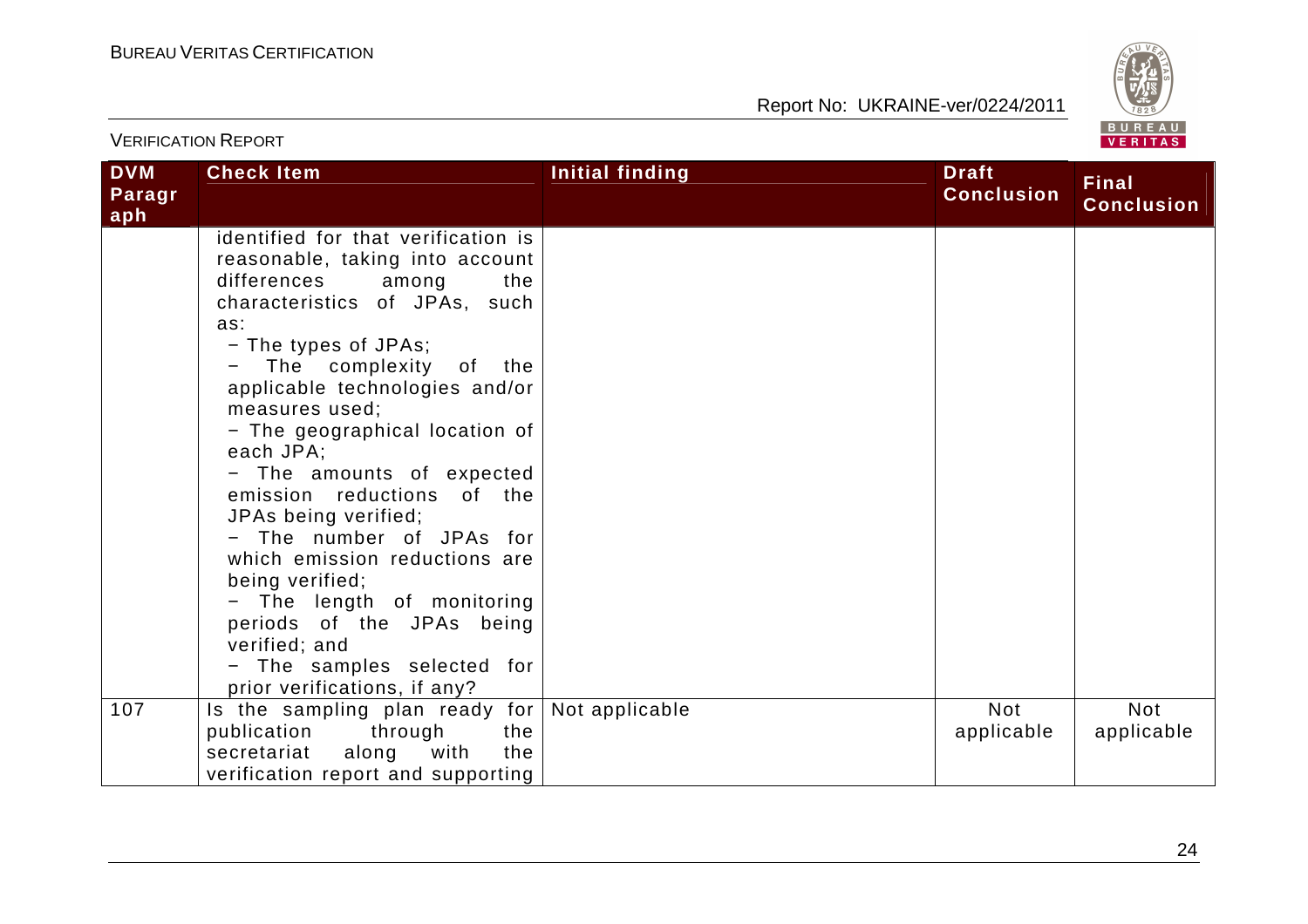

| <b>DVM</b><br>Paragr<br>aph | <b>Check Item</b>                                                                                                                                                                                                                                                                                                                                                                                                   | Initial finding | <b>Draft</b><br><b>Conclusion</b> | <b>Final</b><br><b>Conclusion</b> |
|-----------------------------|---------------------------------------------------------------------------------------------------------------------------------------------------------------------------------------------------------------------------------------------------------------------------------------------------------------------------------------------------------------------------------------------------------------------|-----------------|-----------------------------------|-----------------------------------|
|                             | documentation?                                                                                                                                                                                                                                                                                                                                                                                                      |                 |                                   |                                   |
| 108                         | <b>AIE</b><br>made<br>site  <br>Has<br>the<br>inspections of at least the square<br>root of the number of total JPAs,<br>rounded to the upper whole<br>number? If the AIE makes no site<br>inspections or<br>fewer<br>site<br>inspections than the square root<br>of the number of total JPAs,<br>rounded to the upper whole<br>number, then does the AIE<br>provide a reasonable explanation<br>and justification? | Not applicable  | <b>Not</b><br>applicable          | <b>Not</b><br>applicable          |
| 109                         | Is the sampling plan available for $ $<br>submission to the secretariat for<br>the JISC.s ex ante assessment?<br>(Optional)                                                                                                                                                                                                                                                                                         | Not applicable  | <b>Not</b><br>applicable          | <b>Not</b><br>applicable          |
| 110                         | If the AIE learns of a fraudulently $ $<br>included JPA, a fraudulently<br>monitored JPA or an inflated<br>number of emission reductions<br>claimed in a JI PoA, has the AIE<br>informed the JISC of the fraud in<br>writing?                                                                                                                                                                                       | Not applicable  | <b>Not</b><br>applicable          | <b>Not</b><br>applicable          |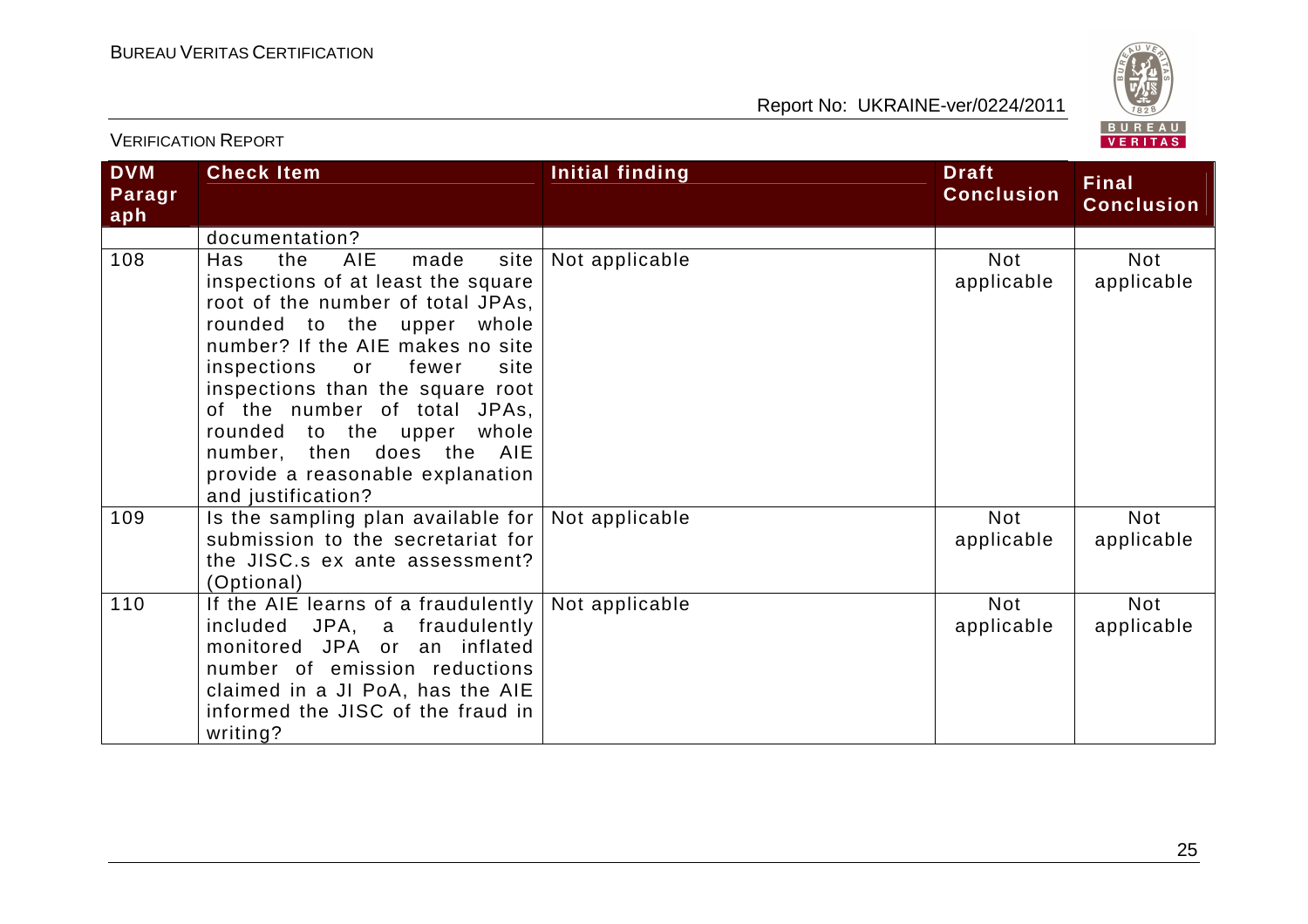

VERIFICATION REPORT

# **Table 2 Resolution of Corrective Action and Clarification Requests**

| report clarifications and Ref. to Summary<br><b>Draft</b><br>corrective action<br>requests |          | 0f<br>by   checkli   participant response | project   Verification<br>conclusion | team |
|--------------------------------------------------------------------------------------------|----------|-------------------------------------------|--------------------------------------|------|
| validation team                                                                            | st       |                                           |                                      |      |
|                                                                                            | questi   |                                           |                                      |      |
|                                                                                            | in<br>on |                                           |                                      |      |
|                                                                                            | table 1  |                                           |                                      |      |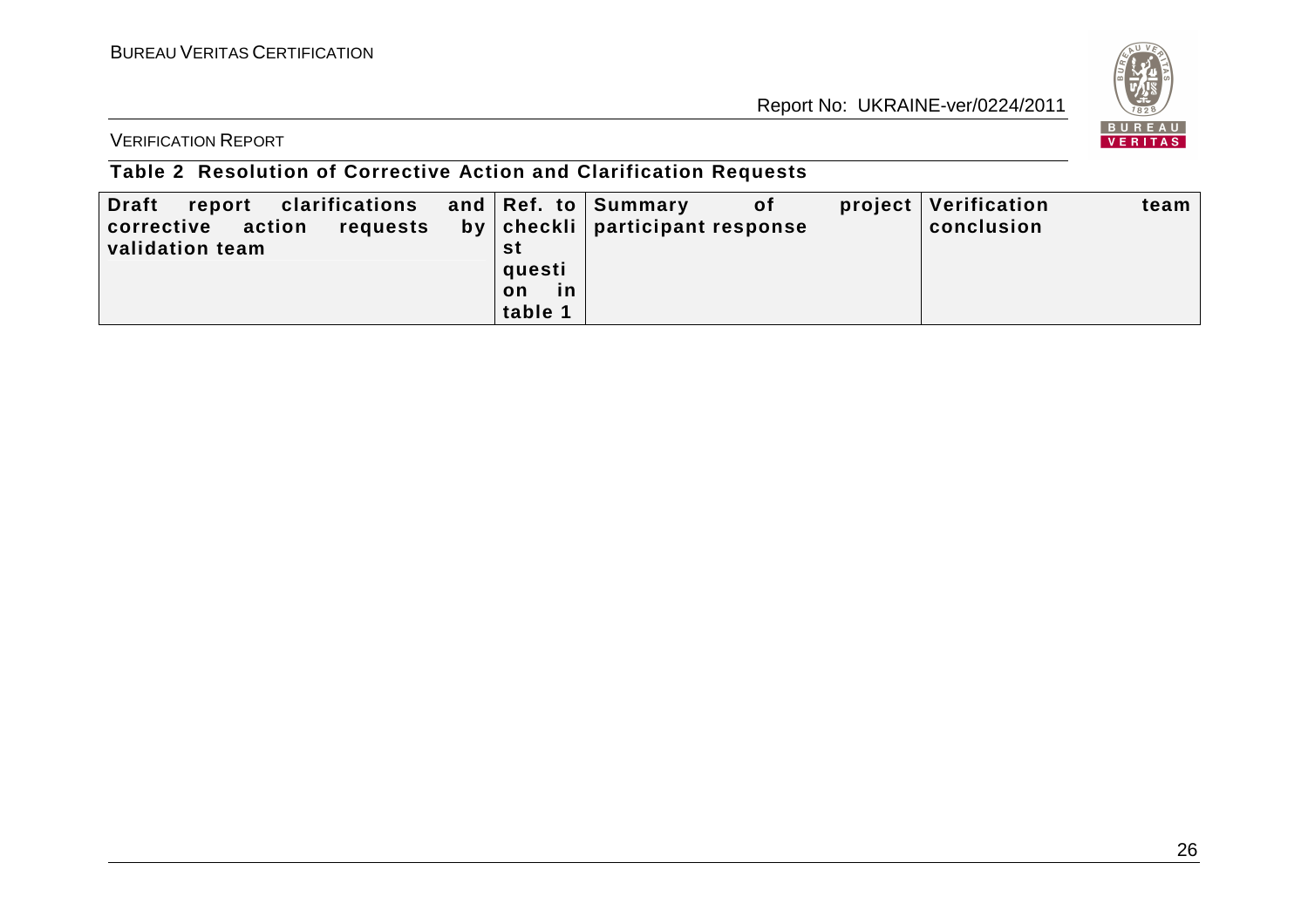

| $P$ D U N E A U<br><b>VERIFICATION REPORT</b><br>VERITAS                                                                                                                                                                                                                                                                     |    |                                                                                                                                                                                                                                                                                                                                                                                                                                                                                                                                                                                                                                                                                                                                                                                                                                                                                                                                                                                                                                                                                                                                                                                                                                                                                                                                                                      |                                          |  |  |
|------------------------------------------------------------------------------------------------------------------------------------------------------------------------------------------------------------------------------------------------------------------------------------------------------------------------------|----|----------------------------------------------------------------------------------------------------------------------------------------------------------------------------------------------------------------------------------------------------------------------------------------------------------------------------------------------------------------------------------------------------------------------------------------------------------------------------------------------------------------------------------------------------------------------------------------------------------------------------------------------------------------------------------------------------------------------------------------------------------------------------------------------------------------------------------------------------------------------------------------------------------------------------------------------------------------------------------------------------------------------------------------------------------------------------------------------------------------------------------------------------------------------------------------------------------------------------------------------------------------------------------------------------------------------------------------------------------------------|------------------------------------------|--|--|
| CAR Nº01<br>In Monitoring Report indicate, that this JI project has<br>been re-determined by TUV SUD, determination report<br># 453859 by 17 October, 2008. Information about<br>project approval after re-determination is absent.<br>Please, provide information about project approval and<br>provide Letter of Approval. | 90 | This JI project has been re-determined by<br>TUV SUD, determination report # 453859 by<br>17 October, 2008.<br>March, 2005 - Letter of Approval was issued<br>by Ministry for Environmental Protection of<br>Ukraine, but was withdrawn in May, 2005 due<br>to lack of the national procedure for JI<br>projects.<br>May, 2007 - Letter of Approval was re-issued<br>(#5411-k/10/3-10 dated 14.05.07).<br>After organizing of JISC, PDD for this project<br>was re-made in the new form, and its version<br>06 dated August 30, 2007, was sent to TUV<br>SUD for re-determination. This version was<br>published at the UNFCCC site for global<br>stakeholder process.<br>During the re-<br>determination, the Determination Protocol<br>from 13 November 2007 was received from<br>TUV SUD with clarification requests and<br>corrective action requests. After meeting of all<br>requirements of determinator, the PDD<br>Version 10, dated July 14, 2008, was created<br>and the same Determination Report # 453859<br>was re-confirmed on November 17, 2008.<br>Since there was the same Determination<br>report, no re-approval of the project was<br>necessary.<br>Letters of Approval from Ukraine # 5411-<br>k/10/3-10 dated 14.05.07 and from Germany<br>dated 10.07.2009 are provided to AIE.<br>This information on LoAs is added to MR #4<br>version 02. | The MR is checked<br>The issue is closed |  |  |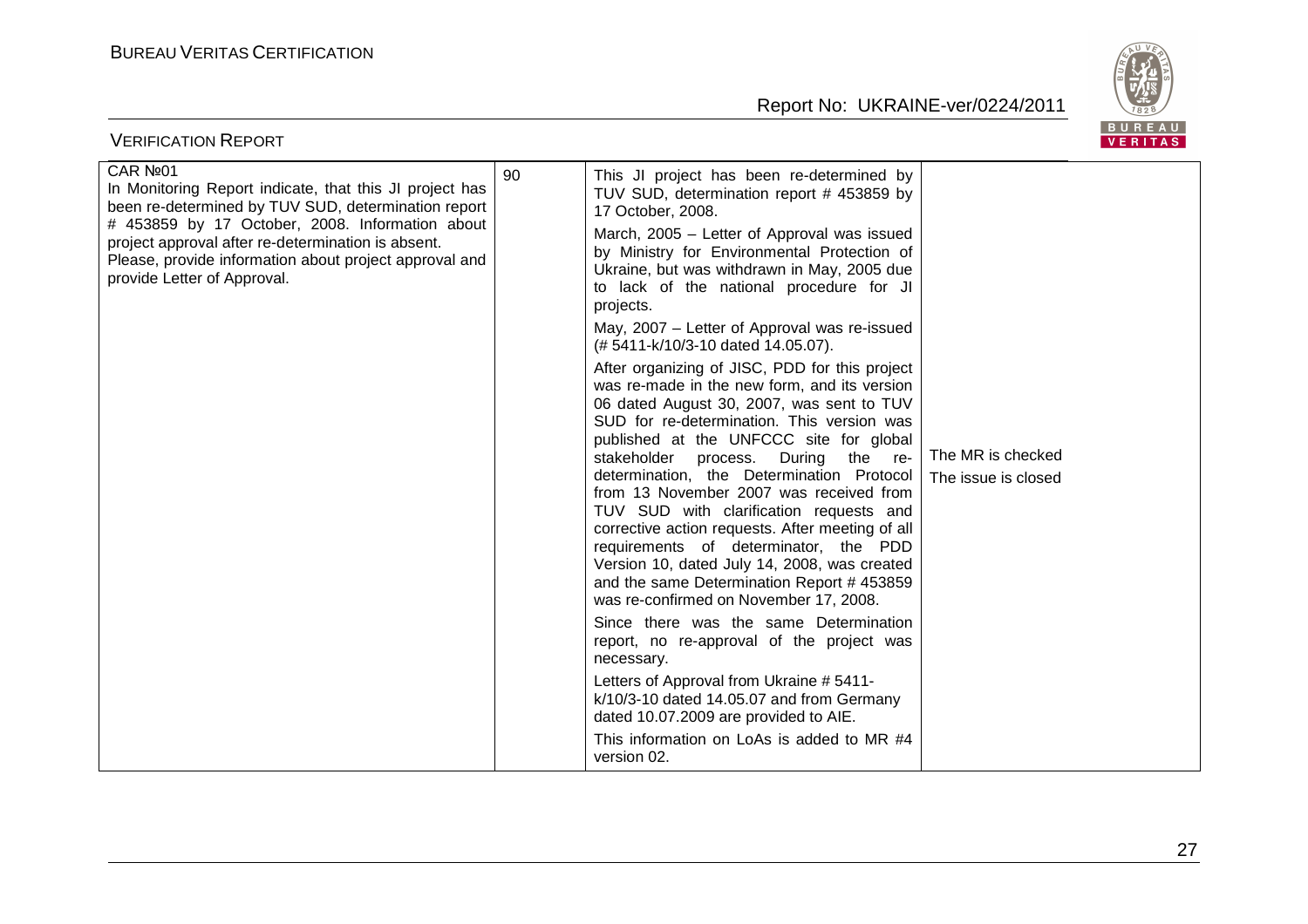

| CAR Nº02<br>Please compare table implemented energy saving<br>measures with Annexes 2, 3 of PDD and correct | 93    | It is corrected in MR #4 version 02.                                                                                                                                                                                                                                                                                                                                                                                                                                                                                                                                                                                                                                                                                                                                                                                                                                                                                                                                                   | The issue is closed                            |
|-------------------------------------------------------------------------------------------------------------|-------|----------------------------------------------------------------------------------------------------------------------------------------------------------------------------------------------------------------------------------------------------------------------------------------------------------------------------------------------------------------------------------------------------------------------------------------------------------------------------------------------------------------------------------------------------------------------------------------------------------------------------------------------------------------------------------------------------------------------------------------------------------------------------------------------------------------------------------------------------------------------------------------------------------------------------------------------------------------------------------------|------------------------------------------------|
| CAR №03<br>Please, provide in Monitoring Report calculation of<br>maximum connected load.                   | 95(b) | Data on the maximum connected load are<br>submitted by the project supplier, as the<br>majority of other statistic data concerning the<br>project. These data are calculated according<br>to the "KTM 204 Ukraine 244-94", subsection<br>2.2.5, formula 2.14, and are based on the<br>heat demand at the minimum outside<br>temperatures for a town [see ibid, Annex 1].<br>These calculations are to be done for each<br>customer (building, etc.), and thus are very<br>complicated and cumbersome.<br>Values of the maximum connected load are<br>not used directly for emission reduction<br>calculations in JI project, and are used only<br>for determination of the load mode (heating<br>vs. hot water supply) of a boiler-house. Thus,<br>they are mainly illustrative for such JI project,<br>and it seems not rationale to provide these<br>calculations in the monitoring report.<br>Detailed description of such calculation along<br>with an example is provided to AIE. | The issue is closed based on<br>clarification. |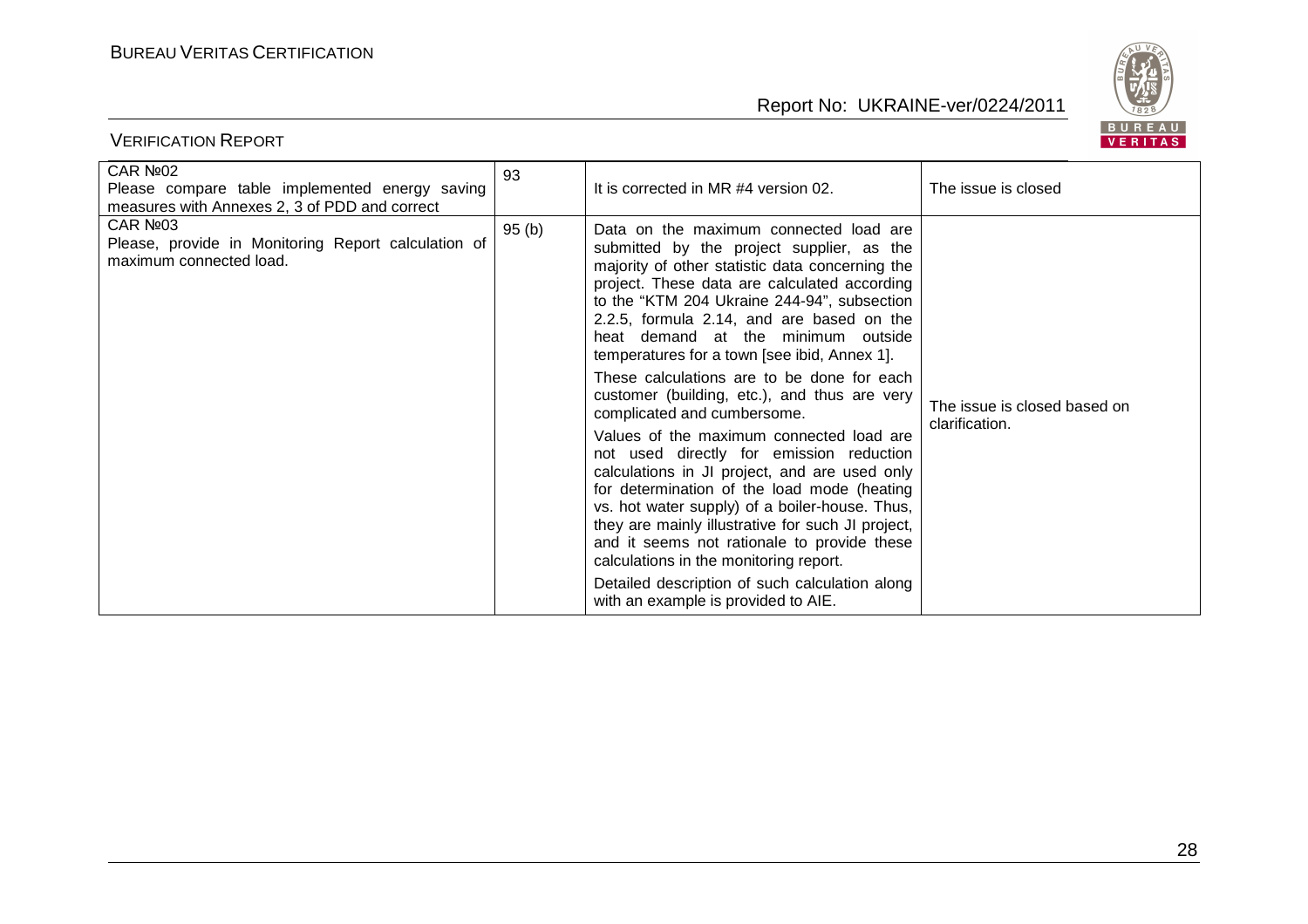

| CAR Nº04<br>Please, provide in Monitoring Report references to the<br>documents which determine duration of hot water<br>supply period.                                                        | 95(b)  | The duration of hot water supply period is<br>determined in Agreements for providing<br>service on heating and hot water supply<br>between JSC "Oblteplocomunenergo" and<br>customers. The two main optiona are typical:<br>during whole year with 15-days planned-<br>preventive work, or during the heating period.<br>An example is provided to AIE.<br>Hot water supply service is realized by hot<br>water delivery schedule for every town. For<br>example, in Chernihiv city this schedule is the<br>following: 24 hours during the heating period<br>and 18 hours during the nonheating period). | The issue is closed.<br>Monitoring Report checked. |
|------------------------------------------------------------------------------------------------------------------------------------------------------------------------------------------------|--------|----------------------------------------------------------------------------------------------------------------------------------------------------------------------------------------------------------------------------------------------------------------------------------------------------------------------------------------------------------------------------------------------------------------------------------------------------------------------------------------------------------------------------------------------------------------------------------------------------------|----------------------------------------------------|
| CAR Nº <sub>05</sub><br>Please, provide documents, which are indicated that<br>the data monitored and required to ERU calculation,<br>are to be kept for two years after the crediting period. | 101(d) | The data monitored and required to ERU<br>calculation are to be kept for two years after<br>the end of crediting period, i.e. up to<br>31.12.2014.<br>This is indicated in the Order # 14a dated<br>04.10.2010, on appointment<br>of the<br>responsible person and storage term of<br>documents concerning monitoring of the JI<br>project realization.<br>This information is added to MR #4 version<br>02.<br>Copy of this order is provided to AIE                                                                                                                                                    | The issue is closed.<br>Monitoring Report checked  |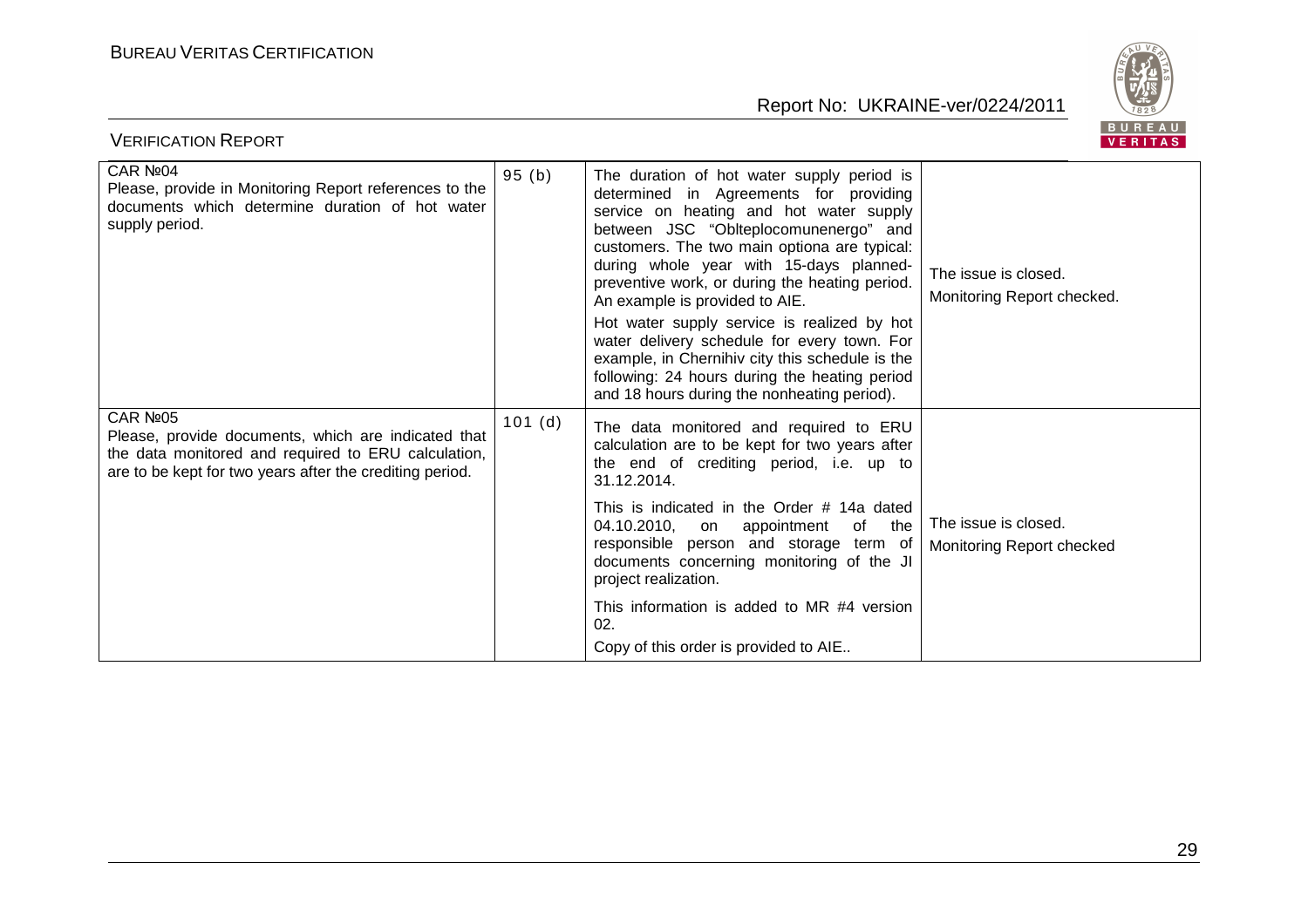

VERIFICATION REPORT

#### **APPENDIX B: VERIFIERS CV'S**

#### **Work carried out by:**

#### **Oleg Skoblyk, Specialist (Power Management)**

Climate Change Lead Verifier Bureau Veritas Ukraine HSE Department project manager.

Oleg Skoblyk has graduated from National Technical University of Ukraine 'Kyiv Polytechnic University" with specialty Power Management. He has successfully completed IRCA registered Lead Auditor Training Course for Environment Management Systems and Quality Management Systems. Oleg Skoblyk has undergone intensive training on Clean Development Mechanism /Joint Implementation and he is involved in the determination/verification of 52 JI projects.

#### **Vyacheslav Yeriomin, Specialist (Electromechanic)**

Climate Change Verifier Trainee Bureau Veritas Ukraine HSE Department project manager

Vyacheslav Yeriomin has graduated from National Technical University of Ukraine 'Kyiv Polytechnic University" with specialty Electromechanic. He has experience related to working in a professional position (engineering) involved with the exercises in heavy machinery, electric drive, metallurgy at JSC "Inzhenernyi Dom". Vyacheslav Yeriomin has successfully completed IRCA registered Internal Auditor Training Course for Environment Management Systems and Quality Management Systems as well as IRCA registered Lead Auditor Training Course for Quality Management Systems.

Vyacheslav Yeriomin is involved in the determination/verification of 6 JI projects.

#### **The verification report was reviewed by:**